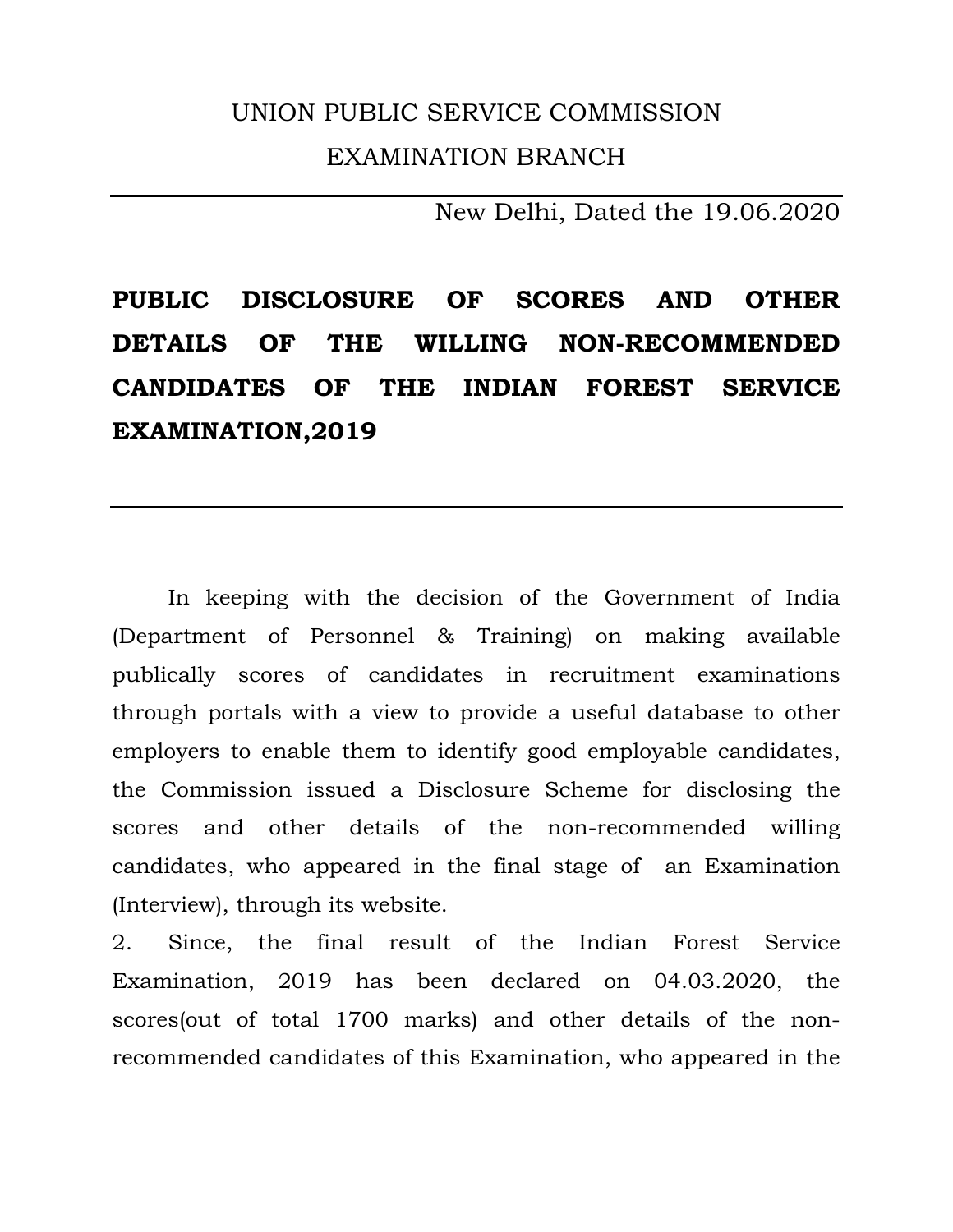Interview and opted for disclosure of their details under this Disclosure Scheme, is annexed herewith.

3. This information shall remain valid for one year from the date of disclosure.

4. DISLAIMER: Besides sharing of the above information of nonrecommended candidates of the Indian Forest Service Examination-2019 conducted by the Commission, the Commission assumes, no further responsibility or liability for the method and manner in which the above information related to candidates is utilized by other private or public organizations.

29 jyaishtha, Saka, 1942

\*\*\*\*\*\*\*\*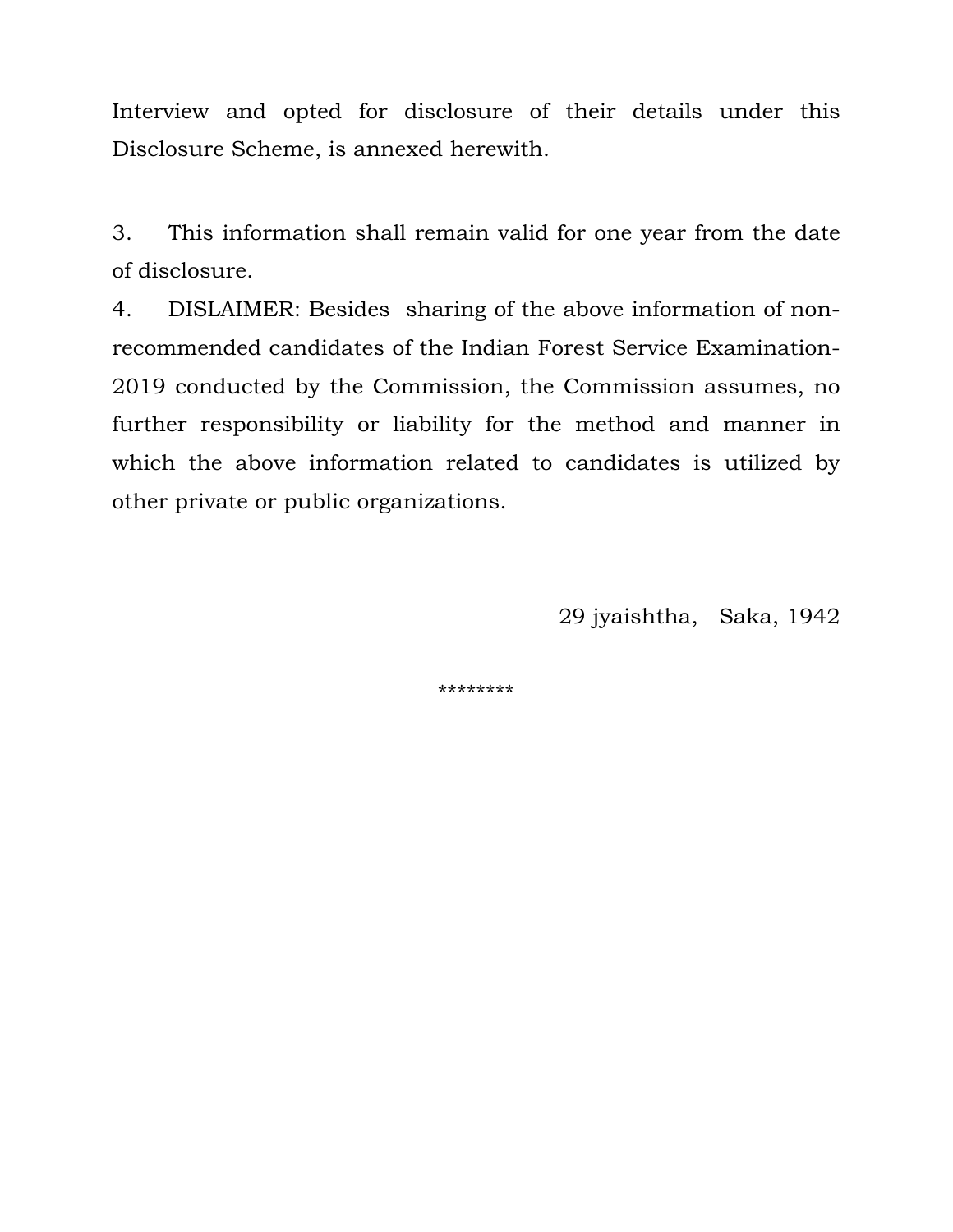## **INDIAN FOREST SERVICE EXAMINATION, 2019 LIST OF NOT RECOMMENDED CANDIDATES WHO HAVE OPTED SHARING THE MARKS INFORMATION ON THE COMMISSION'S WEBSITE**

|                | SI. ROLL | <b>NAME</b>           | <b>FATHER'S</b>    | $D_0_B$      | <b>COMM</b> | <b>GENDER</b> | <b>EDUCATIONAL</b>         | <b>TOTAL</b> | <b>COMPLETE ADDRESS</b>                     | <b>EMAIL ID</b>  |
|----------------|----------|-----------------------|--------------------|--------------|-------------|---------------|----------------------------|--------------|---------------------------------------------|------------------|
|                | No NO    |                       | <b>NAME</b>        |              |             |               | <b>QUALIFICATION</b>       | <b>MARKS</b> |                                             |                  |
| $\mathbf{1}$   |          | 0103776 PARAYANA      | <b>SUNIL KUMAR</b> | 07/12/93 GEN |             | <b>FEMALE</b> | Bachelor's degree in       | 884          | PLOT NO 459, FIRST FLOOR, SECTOR SPARAYANA@ |                  |
|                |          | <b>SHREE</b>          |                    |              |             |               | Engineering-TEXTILE        |              | 4, VAISHALI VAISHALI Ghaziabad              | <b>GMAIL.COM</b> |
|                |          |                       |                    |              |             |               | <b>TECHNOLOGY</b>          |              | Uttar Pradesh - 201010                      |                  |
| $\overline{2}$ |          | 0211865 RISHABH JAIN  | <b>DINESH JAIN</b> | 07/10/93 EWS |             | <b>MALE</b>   | Bachelor's degree in       | 790          | 103, PALTAN BAZAR Pratapgarh                | rishabh9725@     |
|                |          |                       |                    |              |             |               | Engineering-MECHANICAL     |              | Uttar Pradesh -230001                       | gmail.com        |
|                |          |                       |                    |              |             |               | <b>ENGINEERING</b>         |              |                                             |                  |
|                |          |                       |                    |              |             |               |                            |              |                                             |                  |
| 3              |          | 0305291 HEMA NAYAK    | SHANTARAM          | 17/05/91 OBC |             | <b>FEMALE</b> | Bachelor's degree with     | 868          | 171, HONNAMMA NILAYA, BEHIND                | nayakhema3@      |
|                |          |                       | <b>NAYAK</b>       |              |             |               | Physics as one of the      |              | SAPNA HOTEL, ANKOLA VANDIGE,                | gmail.com        |
|                |          |                       |                    |              |             |               | subject- MATHEMATICS,      |              | <b>TALUK - ANKOLA VANDIGE Uttara</b>        |                  |
|                |          |                       |                    |              |             |               | PHYSICS, CHEMISTRY.,       |              | Kannada (Karwar) Karnataka -                |                  |
|                |          |                       |                    |              |             |               | M.Sc.- PHYSICS             |              | 581357                                      |                  |
| 4              |          | 0308320 SWAGATH M M   | <b>MANJAPPA M</b>  | 01/01/90 SC  |             | <b>MALE</b>   | Bachelor's degree in       | 807          | MANJUNATHA NILAYA, KERE                     | swagathmm@g      |
|                |          |                       |                    |              |             |               | Engineering- ELECTRONICS   |              | IANGALA NEHRU NAGAR 3RD                     | mail.com         |
|                |          |                       |                    |              |             |               | AND COMMUNICATION          |              | <b>CROSS, HLK ROAD HEAD POST</b>            |                  |
|                |          |                       |                    |              |             |               | <b>ENGINEERING</b>         |              | OFFICE, CHITRADURGA Chitradurga             |                  |
|                |          |                       |                    |              |             |               |                            |              | Karnataka - 577501                          |                  |
| 5              |          | 0310344 NIDHIN K BIJU | <b>BIJU EAPEN</b>  | 08/03/94 GEN |             | <b>MALE</b>   | Bachelor's degree in       | 857          | KUTTIkandathil house kallooppara            | nidhinkbiju@g    |
|                |          |                       |                    |              |             |               | Engineering- ELECTRONICS   |              | p.o Pathanamthitta Kerala -689583           | mail.com         |
|                |          |                       |                    |              |             |               | AND COMMUNICATION          |              |                                             |                  |
|                |          |                       |                    |              |             |               | <b>ENGINEERING</b>         |              |                                             |                  |
|                |          |                       |                    |              |             |               |                            |              |                                             |                  |
| 6              |          | 0311130 PRITHA HOSUR  | <b>SHRIKANTH</b>   | 19/12/88 GEN |             | <b>FEMALE</b> | Bachelor's degree in       | 912          | House Number b403, adarsh                   | prithahosur@g    |
|                |          |                       |                    |              |             |               | Engineering- Computer      |              | rhythm apartments,                          | mail.com         |
|                |          |                       |                    |              |             |               | <b>Science Engineering</b> |              | panduranganagar, bannerghatta               |                  |
|                |          |                       |                    |              |             |               |                            |              | road, behind fortis hospitals,              |                  |
|                |          |                       |                    |              |             |               |                            |              | Bangalore Urban Karnataka -560076           |                  |
|                |          |                       |                    |              |             |               |                            |              |                                             |                  |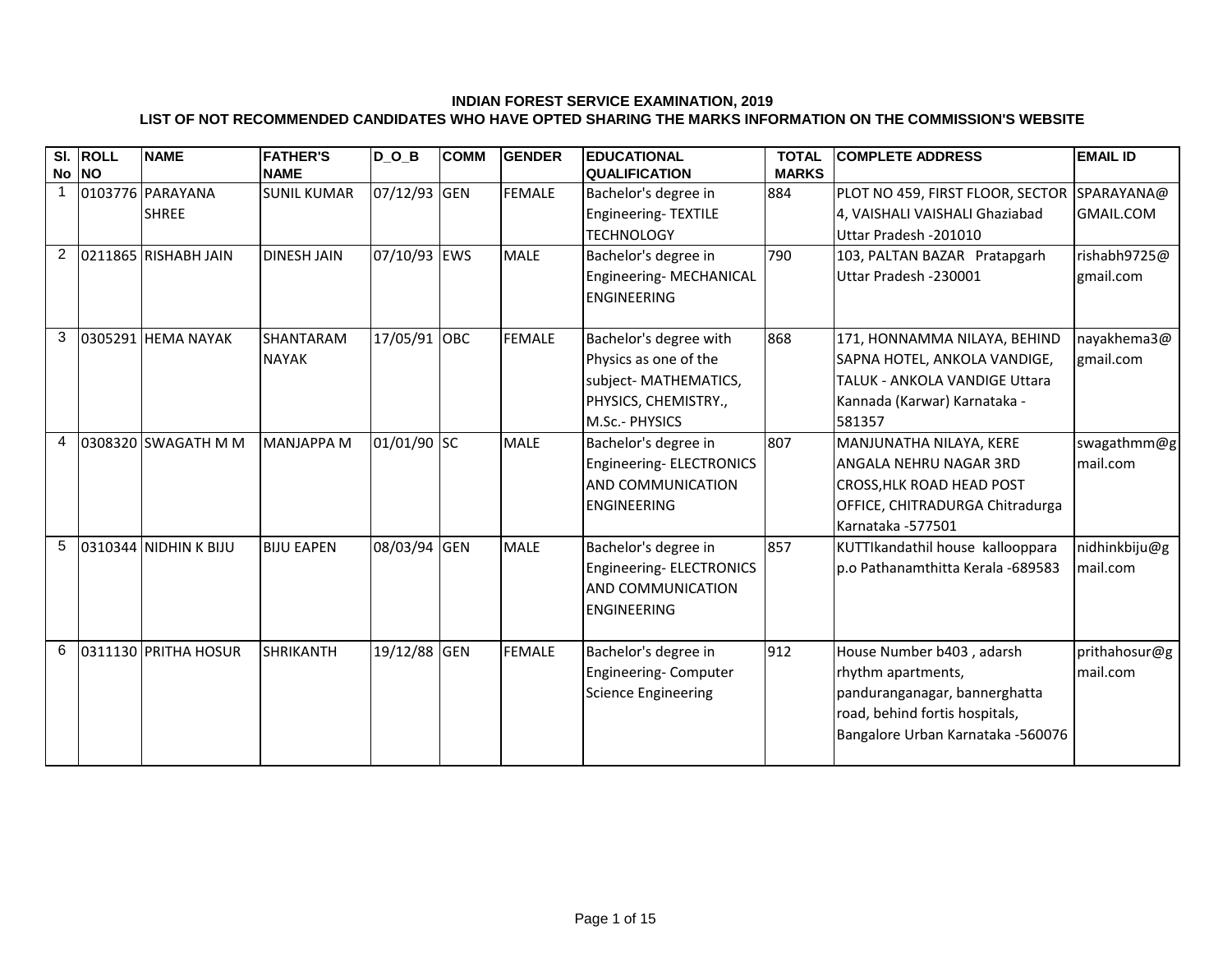|                | SI. ROLL           | <b>NAME</b>                                                | <b>FATHER'S</b>                                           | $D_0_B$      | <b>COMM</b> | <b>GENDER</b> | <b>EDUCATIONAL</b>                                                                                                         | <b>TOTAL</b> | <b>COMPLETE ADDRESS</b>                                                                                              | <b>EMAIL ID</b>                      |
|----------------|--------------------|------------------------------------------------------------|-----------------------------------------------------------|--------------|-------------|---------------|----------------------------------------------------------------------------------------------------------------------------|--------------|----------------------------------------------------------------------------------------------------------------------|--------------------------------------|
|                | No NO              |                                                            | <b>NAME</b>                                               |              |             |               | <b>QUALIFICATION</b>                                                                                                       | <b>MARKS</b> |                                                                                                                      |                                      |
| $\overline{7}$ | 0311530 APURV      |                                                            | ARVIND KUMAR 03/10/91 GEN<br><b>SINGH</b>                 |              |             | <b>MALE</b>   | Others- GEOLOGY, Others-<br><b>GEOLOGY</b>                                                                                 | 905          | 301, ARTI ENCLAVE, NEAR<br>CHILDRENS PARK, NEW A.G.<br>COOPERATIVE COLONY, KADRU<br>Ranchi Jharkhand -834002         | apurvsingh.sing<br>h@gmail.com       |
| 8              | 0314153 YADAV      | <b>SURYABHAN</b><br><b>ACHCHHELAL</b>                      | ACHCHHELAL<br><b>YADAV</b>                                | 22/12/96 OBC |             | <b>MALE</b>   | Bachelor's degree in<br>Engineering- MECHANICAL<br>ENGINEERING, M.TECH.-<br><b>THERMAL AND FLUID</b><br><b>ENGINEERING</b> | 861          | VIII-mehdi, GuLZARGANJ MEHDI<br>Jaunpur Uttar Pradesh -222135                                                        | suryabhan.yad<br>av111@gmail.c<br>om |
| 9              |                    | 0341419 KALE PRATIKSHA<br><b>NANASAHEB</b>                 | <b>KALE</b><br><b>NANASAHEB</b><br><b>JAGANNATH</b>       | 29/03/93 GEN |             | <b>FEMALE</b> | <b>Others- MECHANICAL</b><br><b>ENGINEERING</b>                                                                            | 883          | PAdmabhagya niwas, chandrodaya<br>colony, road no.1 west prakash<br>nagar, latur latur Latur Maharashtra -<br>413531 | pratikshakale.2<br>9@gmail.com       |
|                | 10 0425542 SHREYAS | <b>SRIVASTAVA</b>                                          | <b>RAJENDRA</b><br><b>KUMAR</b>                           | 17/06/89 GEN |             | <b>MALE</b>   | Bachelor's degree in<br><b>Engineering-Electronics</b><br>and Communication<br>Engineering                                 | 901          | B-15, 74 BUNGLOWS, Bhopal<br>Madhya Pradesh -462003                                                                  | shreyas.iiita@g<br>mail.com          |
|                |                    | 11 0701914 MOHAMMED<br><b>FATAHUN AZEEZ</b><br><b>KHAN</b> | <b>MOHAMMED</b><br><b>IFTEKHARUZZA</b><br><b>MAN KHAN</b> | 25/09/91 GEN |             | <b>MALE</b>   | Bachelor's degree in<br>Engineering-<br><b>BIOTECHNOLOGY</b>                                                               | 909          | SECTOR - 1, QR NO - 114, NILADRI<br><b>VIHAR, CHANDRASEKHARPUR</b><br>SAILASHREE VIHAR Khordha Odisha -<br>751021    | azeez.khn25@<br>gmail.com            |
|                |                    | 12 0807540 JIYAUR RAHMAN                                   | SAJEDUR<br><b>RAHMAN</b>                                  | 06/05/93 EWS |             | <b>MALE</b>   | Bachelor's degree in<br>Engineering- MECHANICAL<br><b>ENGINEERING</b>                                                      | 771          | HOUSE NO.- 8A VILLAGE-<br>CHATAMARI BAGUAN Goalpara<br>Assam - 783129                                                | mailjohn81@g<br>mail.com             |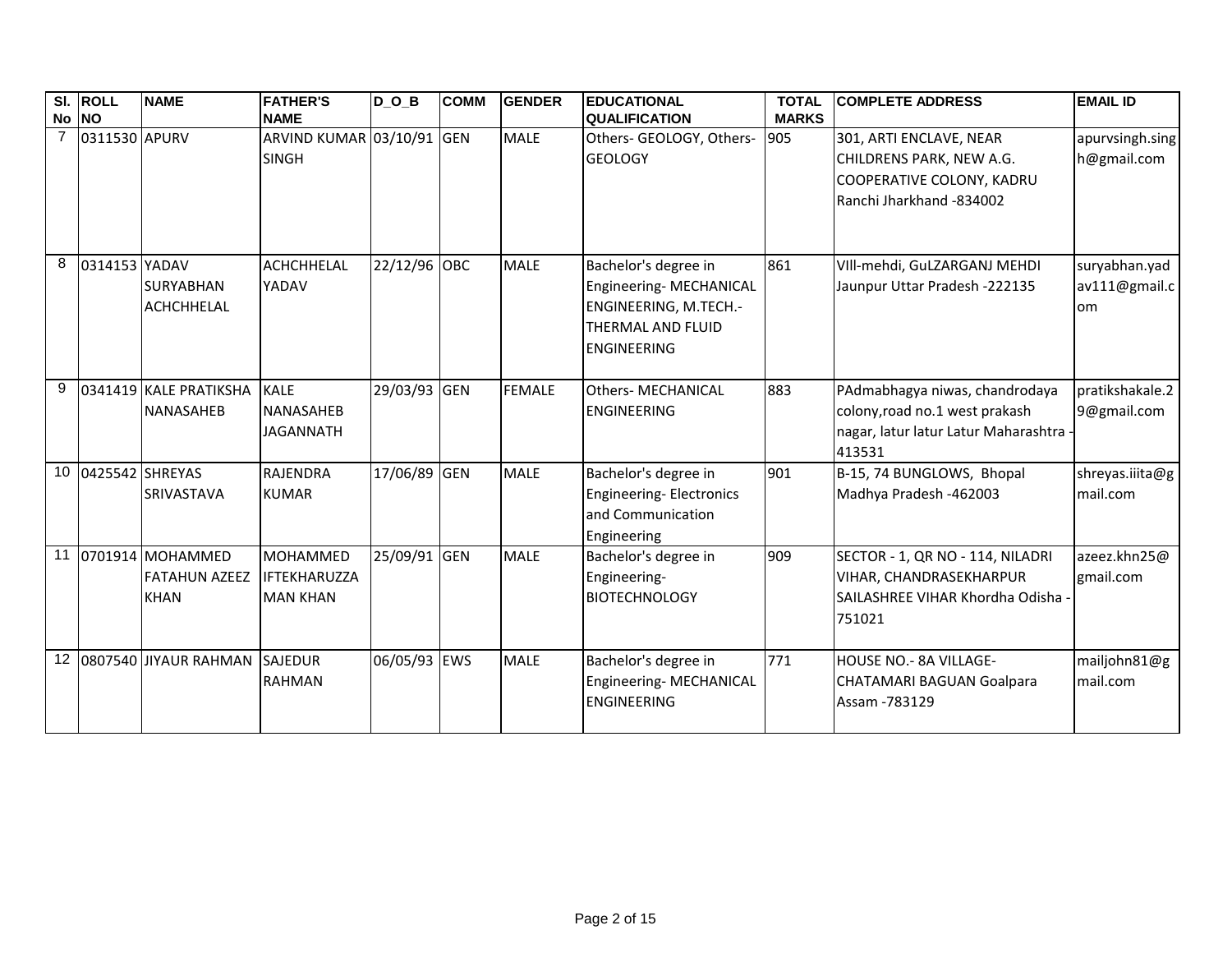|                 | SI. ROLL | <b>NAME</b>                                | <b>FATHER'S</b>                               | $D_0_B$      | <b>COMM</b> | <b>GENDER</b> | <b>EDUCATIONAL</b>                                                                                                             | <b>TOTAL</b> | <b>COMPLETE ADDRESS</b>                                                                                                                           | <b>EMAIL ID</b>                        |
|-----------------|----------|--------------------------------------------|-----------------------------------------------|--------------|-------------|---------------|--------------------------------------------------------------------------------------------------------------------------------|--------------|---------------------------------------------------------------------------------------------------------------------------------------------------|----------------------------------------|
|                 | No NO    |                                            | <b>NAME</b>                                   |              |             |               | <b>QUALIFICATION</b>                                                                                                           | <b>MARKS</b> |                                                                                                                                                   |                                        |
| $\overline{13}$ |          | 0813890 MOHD ARSHAD<br><b>HAIDER NAQVI</b> | <b>MAZAHIR</b><br><b>HUSSAIN</b>              | 25/10/91 EWS |             | <b>MALE</b>   | Bachelor's degree in<br>Engineering- ENGEERING<br><b>GEOLOGY, WATER WORK</b><br>ENGGEENEERING, SURVEY, T<br>RANSPORT, CONCRETE | 798          | kw-284,jk ashiyana gaus nagar, kareli   mohdarshad25<br>gtb nagar Allahabad Uttar Pradesh -<br>211016                                             | @gmail.com                             |
|                 |          |                                            |                                               |              |             |               |                                                                                                                                |              |                                                                                                                                                   |                                        |
|                 |          | 14 0817437 BEERENDRA<br><b>KUMAR PATEL</b> | GENDLAL PATEL 15/07/89 OBC                    |              |             | <b>MALE</b>   | Bachelor's degree in<br>Engineering-COMPUTER<br><b>SCIENCE ENGINEERING</b>                                                     | 864          | VILLAGE BANDHAWA KOTHAR PO<br><b>BANDHAWA VIA GARH Rewa</b><br>Madhya Pradesh -486115                                                             | patel.beerendr<br>akumar@gmail<br>.com |
|                 |          | 15 0819142 INDRA BHUSHAN SHIVJEE SINGH     |                                               | 06/08/92 OBC |             | <b>MALE</b>   | Bachelor's degree in<br>Engineering- Electrical<br>Engineering, M.TECH.-<br>Information and<br>Communication<br>Technology     | 857          | R.K. VILLA APARTMENT, FLAT NO.<br>101, BLOCK b1, MAHESH NAGAR,<br>PATNA KESHARI NAGAR Patna Bihar -<br>800024                                     | ib.singhjee@g<br>mail.com              |
|                 |          | 16 0821863 AKASH GARG                      | <b>SUNIL GARG</b>                             | 22/01/93 GEN |             | <b>MALE</b>   | Bachelor's degree in<br>Engineering-Civil<br>Engineering                                                                       | 883          | 489-2, Holi chowk, maliyana<br>malyana, meerut Meerut Uttar<br>Pradesh - 250002                                                                   | garg18akash@<br>gmail.com              |
|                 |          | 17 0828389 ANAND KUMAR                     | <b>BINDESHWARI</b><br><b>SHARMA</b>           | 28/02/90 GEN |             | <b>MALE</b>   | Bachelor's degree in<br>Engineering-INDUSTRIAL<br>ENGINEERING, M.TECH.-<br><b>INDUSTRIAL ENGINEERING</b><br>AND MANAGEMENT     | 835          | H. NO. 202, SUMITRA SADAN<br>ANAND VIHAR COLONY, KAAZIPURA<br>Kahalgaon Bhagalpur Bihar -813203                                                   | anand.iitkgp30<br>16@outlook.co<br>m   |
|                 |          | 18 0830127 DHEERAJ YADAV                   | KAILASH YADAV 09/12/92 OBC                    |              |             | <b>MALE</b>   | Bachelor's degree in<br>Engineering-COMPUTER<br><b>SCIENCE AND</b><br><b>ENGINEERING</b>                                       | 825          | 99 ASHIK CHAURAHA, NAI BASTI<br>ROAD JHANSI Jhansi Uttar Pradesh<br>284001                                                                        | 912dheeraj@g<br>mail.com               |
| 19              |          | 0831995 GARUD SUSHIL<br><b>TULSHIDAS</b>   | <b>GARUD</b><br><b>TULSHIDAS</b><br>ANNASAHEB | 11/10/93 ST  |             | <b>MALE</b>   | Bachelor's degree in<br>Engineering- ENERGY<br>ENGINEERING, M.TECH.-<br><b>ENERGY SYSTEMS</b><br><b>ENGINEERING</b>            | 828          | DATTAKRUPA, HOUSE NO.518, PLOT SUSHIL93GARU<br>NO.315, GAJANAN NAGAR,<br>KAREGAON ROAD, PARBHANI<br>PARBHANI H.O. Parbhani<br>Maharashtra -431401 | D@GMAIL.CO<br>M                        |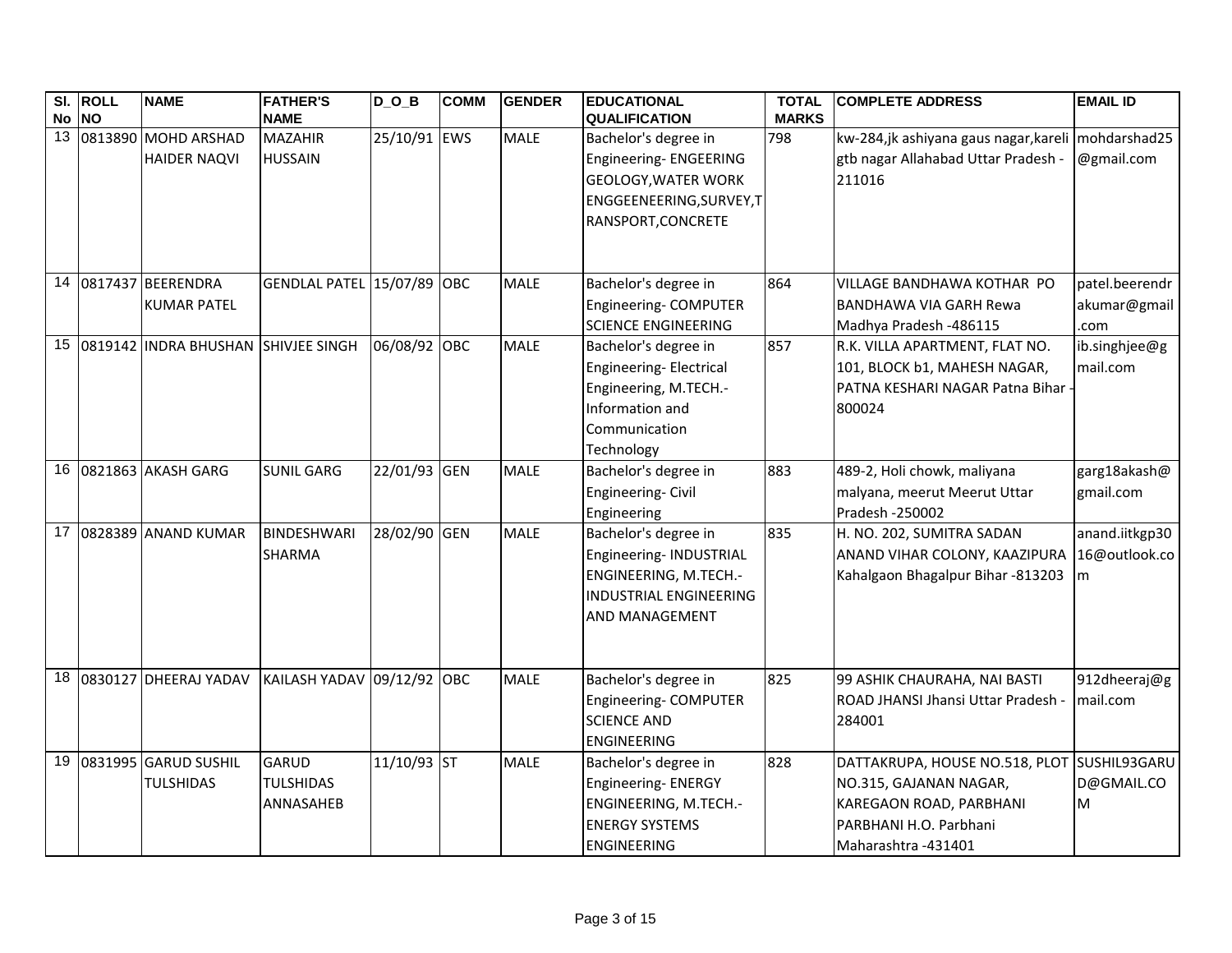|    | SI. ROLL       | <b>NAME</b>                       | <b>FATHER'S</b>           | $D_0_B$      | <b>COMM</b> | <b>GENDER</b> | <b>EDUCATIONAL</b>          | <b>TOTAL</b> | <b>COMPLETE ADDRESS</b>                             | <b>EMAIL ID</b>  |
|----|----------------|-----------------------------------|---------------------------|--------------|-------------|---------------|-----------------------------|--------------|-----------------------------------------------------|------------------|
|    | No NO          |                                   | <b>NAME</b>               |              |             |               | <b>QUALIFICATION</b>        | <b>MARKS</b> |                                                     |                  |
|    |                | 20 0832401 RAJAT GUPTA            | ASHWIN GUPTA 18/01/94 EWS |              |             | <b>MALE</b>   | Bachelor's degree in        | 812          | co ashwin gupta, jai hind nagar                     | guptarajat.180   |
|    |                |                                   |                           |              |             |               | Engineering- MECHANICAL     |              | barwani road anjad Barwani Madhya @gmail.com        |                  |
|    |                |                                   |                           |              |             |               | <b>ENGINEERING</b>          |              | Pradesh -451556                                     |                  |
|    |                |                                   |                           |              |             |               |                             |              |                                                     |                  |
| 21 | 0836217 SHRUTI |                                   | <b>BANWARI DEV</b>        | 22/03/98 GEN |             | <b>FEMALE</b> | Bachelor's degree with      | 907          | C 301 Gali Number 9 MAJLIS PARK                     | shrutiarya.delhi |
|    |                |                                   | <b>ARYA</b>               |              |             |               | Botany as one of the        |              | North Delhi Delhi -110033                           | @gmail.com       |
|    |                |                                   |                           |              |             |               | subject- cell biology,      |              |                                                     |                  |
|    |                |                                   |                           |              |             |               | genetics, physiology,       |              |                                                     |                  |
|    |                |                                   |                           |              |             |               | anatomy, ecology,           |              |                                                     |                  |
|    |                |                                   |                           |              |             |               | bioinformatics, M.Sc.-      |              |                                                     |                  |
|    |                |                                   |                           |              |             |               | <b>Biostatistics, Plant</b> |              |                                                     |                  |
|    |                |                                   |                           |              |             |               | Biotechnology, Genomics,    |              |                                                     |                  |
|    |                |                                   |                           |              |             |               | Proteomics                  |              |                                                     |                  |
| 22 |                | 0836410 RAHUL KUMAR               | RAJESH KUMAR 01/02/94 OBC |              |             | <b>MALE</b>   | Bachelor's degree in        | 833          | RAJESH KUMAR AGRAWAL                                | TECHIE4624@      |
|    |                | <b>AGRAWAL</b>                    | <b>AGRAWAL</b>            |              |             |               | Engineering-CIVIL           |              | SURYAGARHA Lakhisarai Bihar -                       | GMAIL.COM        |
|    |                |                                   |                           |              |             |               | <b>ENGINEERING</b>          |              | 811106                                              |                  |
| 23 |                | 0838508 PRASHANT                  | Y P SINGH                 | 31/12/92 OBC |             | <b>MALE</b>   | Bachelor's degree in        | 816          | 11-11-5, hata gani khan udai ganj                   | prashantsinghn   |
|    |                | <b>SINGH</b>                      |                           |              |             |               | Engineering-Civil           |              | lucknow gpo Lucknow Uttar Pradesh litc@gmail.com    |                  |
|    |                |                                   |                           |              |             |               | Engineering subjects        |              | 226001                                              |                  |
|    |                |                                   |                           |              |             |               |                             |              |                                                     |                  |
|    |                |                                   |                           |              |             |               |                             |              |                                                     |                  |
|    |                |                                   |                           |              |             |               |                             |              |                                                     |                  |
|    |                | 24 0838843 PRAVEEN KUMAR SITA RAM |                           | 15/08/94 OBC |             | <b>MALE</b>   | Bachelor's degree in        | 842          | Kailash Medical agency Chakai bazar, praveeniitk123 |                  |
|    |                |                                   | <b>BARNWAL</b>            |              |             |               | Engineering-Civil           |              | jamui Chakai Jamui Bihar -811303                    | @gmail.com       |
|    |                |                                   |                           |              |             |               | Engineering                 |              |                                                     |                  |
| 25 |                | 0839368 MOHIT RAWAT               | <b>JAWAHAR</b>            | 07/12/93 EWS |             | <b>MALE</b>   | Bachelor's degree in        | 834          | RAWAT NIWAS, NEW COLONY                             | ramohit9@gm      |
|    |                |                                   | <b>SINGH RAWAT</b>        |              |             |               | Engineering-B.TECH,         |              | <b>EXTENTION NEAR NISHANT SCHOOL, ail.com</b>       |                  |
|    |                |                                   |                           |              |             |               | <b>COMPUTER SCIENCE AND</b> |              | RASULPUR ROAD palwal city Palwal                    |                  |
|    |                |                                   |                           |              |             |               | <b>ENGINEERING</b>          |              | Haryana - 121102                                    |                  |
|    |                |                                   |                           |              |             |               |                             |              |                                                     |                  |
|    |                | 26 0841593 RAHUL KUMAR            | DAYANAND DAS 04/04/90 SC  |              |             | <b>MALE</b>   | Bachelor's degree in        | 783          | care of-dayanand das at and p.s -                   | rahulku0490@     |
|    |                |                                   |                           |              |             |               | Engineering-Aerospace       |              | barauni, village - pipra dewas                      | gmail.com        |
|    |                |                                   |                           |              |             |               | Engineering                 |              | barauni Begusarai Bihar -851112                     |                  |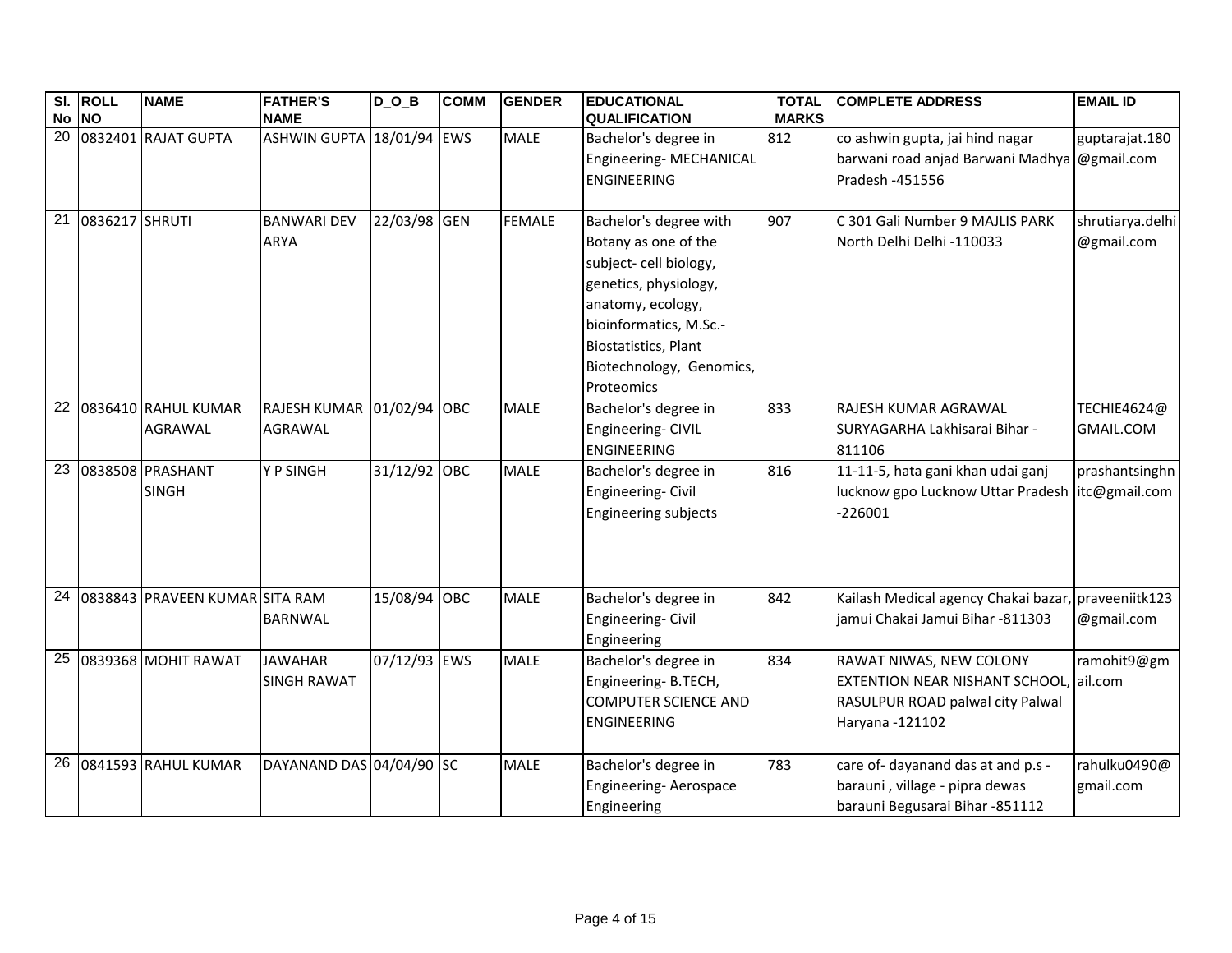|                 | SI. ROLL<br>No NO | <b>NAME</b>                                    | <b>FATHER'S</b><br><b>NAME</b>        | $D_0_B$      | <b>COMM</b> | <b>GENDER</b> | <b>EDUCATIONAL</b><br><b>QUALIFICATION</b>                                                                | <b>TOTAL</b><br><b>MARKS</b> | <b>COMPLETE ADDRESS</b>                                                                                                  | <b>EMAIL ID</b>                      |
|-----------------|-------------------|------------------------------------------------|---------------------------------------|--------------|-------------|---------------|-----------------------------------------------------------------------------------------------------------|------------------------------|--------------------------------------------------------------------------------------------------------------------------|--------------------------------------|
| 27              |                   | 0843016 PRATEEK JAIN                           | <b>RAKESH JAIN</b>                    | 07/06/96 EWS |             | <b>MALE</b>   | Bachelor's degree in<br><b>Engineering- Materials</b><br>Science and Engineering                          | 817                          | Brizlal sheelchand kirana store nazai<br>bazar Lalitpur Uttar Pradesh -<br>284403                                        | prateekjain787<br>@gmail.com         |
| 28              |                   | 0849679 MANDEEP<br><b>KUMAR</b>                | <b>TALE RAM</b>                       | 20/12/94 EWS |             | <b>MALE</b>   | Bachelor's degree with<br>Mathematics as one of the<br>subject- MATHEMATICS,<br><b>M.Sc.- MATHEMATICS</b> | 830                          | HOUSE NO 113 VILLAGE GOPALWAS trmspoonia@g<br>BADRAI Bhiwani Haryana - 127312                                            | mail.com                             |
| $\overline{29}$ |                   | 0857023 ASHISH KUMAR<br><b>VERMA</b>           | <b>HIRALAL</b><br>PRASAD VERMA        | 14/01/92 OBC |             | <b>MALE</b>   | Bachelor's degree in<br>Engineering- Chemical<br>Engineering                                              | 858                          | House no. 16, ward no. 10 Agrawal<br>market Chopan Sonbhadra Uttar<br>Pradesh - 231205                                   | ashishkv.iitk@g<br>mail.com          |
| 30              |                   | 0857467 MD MANZAR<br>HUSSAIN ANJUM MASLEHUDDIN | <b>MD</b>                             | 15/09/91 OBC |             | <b>MALE</b>   | Bachelor's degree in<br>Engineering- CIVIL<br>ENGINEERING, M.TECH.-<br><b>CIVIL ENGINEERING</b>           | 843                          | HOUSE C15, VILLAGE CHHOWSIA,<br>islampur Uttar Dinajpur (North<br>Dinajpur) West Bengal -733202                          | manzar.iitk@g<br>mail.com            |
| 31              |                   | 0858415 SHUBHAM<br><b>BARANWAL</b>             | <b>VIMAL KUMAR</b><br><b>BARANWAL</b> | 16/04/91 GEN |             | <b>MALE</b>   | Bachelor's degree in<br>Engineering- ELECTRICAL<br><b>ENGINEERING</b>                                     | 866                          | WARD NUMBER 4 MAIN MARKET<br>Sant Ravidas Nagar Uttar Pradesh -<br>221306                                                | baranwal.1.shu<br>bham@gmail.c<br>om |
| 32              |                   | 0861923 AMAN KUMAR<br><b>JAIN</b>              | <b>ARUN KUMAR</b><br><b>JAIN</b>      | 18/12/93 GEN |             | <b>MALE</b>   | Bachelor's degree in<br>Engineering-CIVIL<br><b>ENGINEERING</b>                                           | 883                          | House no. 322, ekta colony Civil lines<br>Tikamgarh Tikamgarh Madhya<br>Pradesh -472001                                  | amanjain067@<br>gmail.com            |
| 33              | 0862487 MONIKA    |                                                | <b>KIDAR SINGH</b>                    | 05/01/92 GEN |             | <b>FEMALE</b> | Bachelor's degree in<br>Engineering-ELECTRONICS<br>AND COMMUNICATION                                      | 873                          | h.no. 212, gali no. 3, near id modern rajhorticulture<br>school r k puram, jatal road panipat<br>Panipat Haryana -132103 | @gmail.com                           |
| 34              |                   | 0863129 NAMAN JAIN                             | <b>DHARMESH</b><br><b>KUMAR JAIN</b>  | 02/09/91 GEN |             | <b>MALE</b>   | Bachelor's degree in<br>Engineering-COMPUTER<br>SCIENCE, Others-<br>COMPUTATIONAL<br><b>LINGUISTICS</b>   | 897                          | HOUSE NO. 438 A, BHATAN STREET,<br><b>HEAD POST OFFICE BIJNOR Bijnor</b><br>Uttar Pradesh -246701                        | namanjainb2@<br>gmail.com            |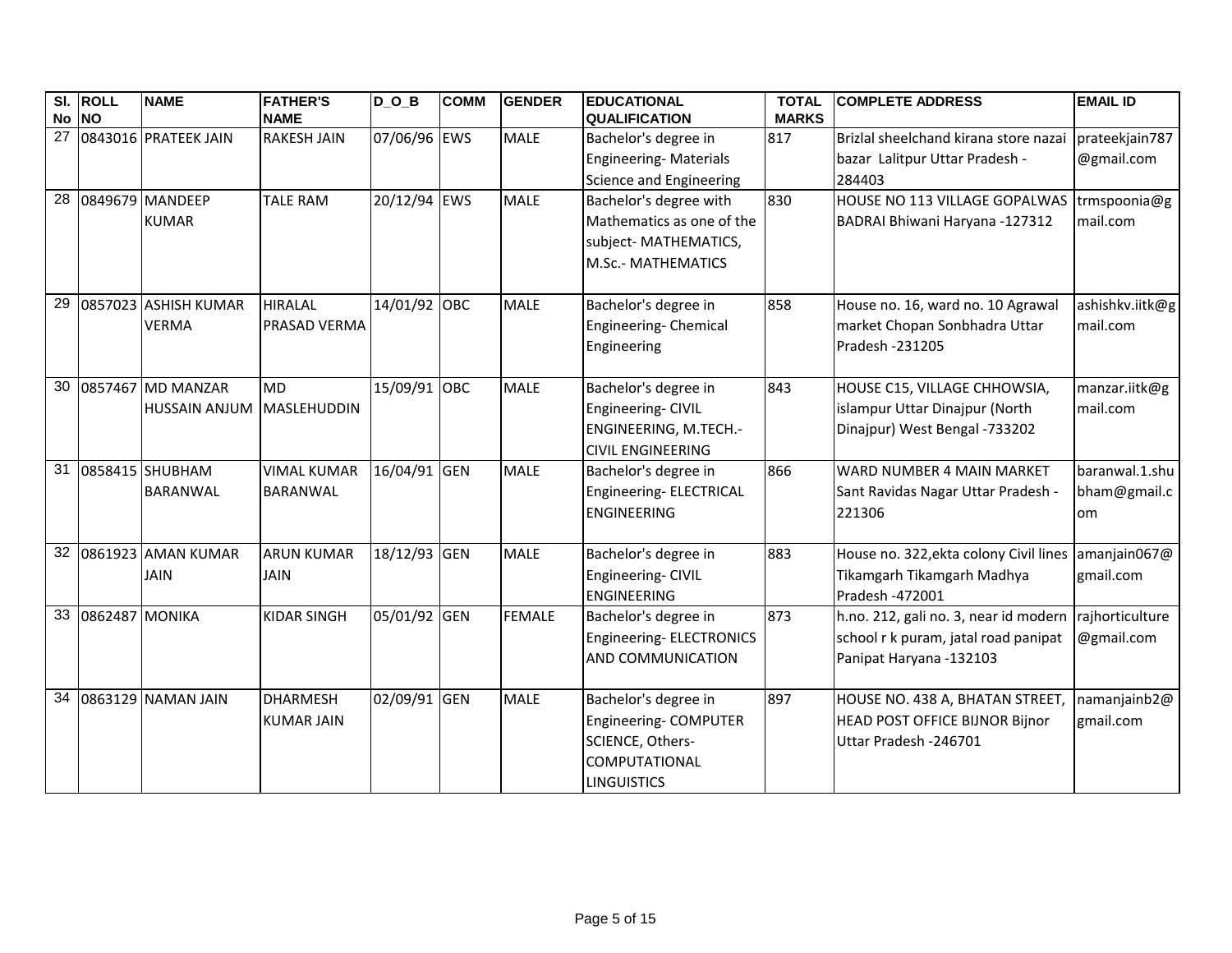|    | SI. ROLL<br>No NO | <b>NAME</b>                                    | <b>FATHER'S</b><br><b>NAME</b>      | DOB          | <b>COMM</b> | <b>GENDER</b> | <b>EDUCATIONAL</b><br><b>QUALIFICATION</b>                                                     | <b>TOTAL</b><br><b>MARKS</b> | <b>COMPLETE ADDRESS</b>                                                                                    | <b>EMAIL ID</b>                       |
|----|-------------------|------------------------------------------------|-------------------------------------|--------------|-------------|---------------|------------------------------------------------------------------------------------------------|------------------------------|------------------------------------------------------------------------------------------------------------|---------------------------------------|
| 35 |                   | 0864169 AMIT KUMAR                             | SANJAY KUMAR 07/11/94 GEN           |              |             | <b>MALE</b>   | Bachelor's degree in<br>Engineering-CIVIL<br><b>ENGINEERING</b>                                | 900                          | <b>C.O SANJAY KUMAR, BLOCK</b><br><b>COMPOUND VILL- NAWADIH</b><br>HUNTERGANJ Chatra Jharkhand -<br>825403 | amitbit6027@g<br>mail.com             |
|    |                   | 36 0866852 ARPIT GARG                          | <b>BANSHI DHAR</b><br><b>GARG</b>   | 27/01/91 EWS |             | <b>MALE</b>   | Bachelor's degree in<br>Engineering-<br>Petrochemical, M.TECH.-<br><b>CHEMICAL ENGINEERING</b> | 789                          | 149 old matches factory near<br>marwari ganj Bareilly Uttar Pradesh - mail.com<br>243001                   | arpitgarg58@g                         |
|    |                   | 37 0868669 ANURADHA<br><b>MISHRA</b>           | <b>RAM DAYAL</b><br><b>MISHRA</b>   | 19/08/92 GEN |             | <b>FEMALE</b> | Bachelor's degree in<br>Engineering- COMPUTER<br><b>SCIENCE ENGINEERING</b>                    | 852                          | C.O. RAM DAYAL MISHRA VILLAGE<br>DAYALPUR, PS DHANSOIN<br>GOGAURA Buxar Bihar -802117                      | mishra.anurad<br>ha1908@gmail<br>.com |
| 38 |                   | 0869490 RAMGUDE<br>YOGESH<br><b>RAMCHANDRA</b> | <b>RAMCHANDRA</b>                   | 11/09/88 SC  |             | <b>MALE</b>   | Bachelor's degree in<br>Engineering-MECHANICAL<br><b>ENGINEERING</b>                           | 822                          | at post- yermala, taluka- kalamb dist-yogeshramgud<br>osmanabad Osmanabad<br>Maharashtra - 413525          | e13@gmail.co<br>m                     |
| 39 |                   | 0871324 SAI MANISH B                           | <b>B VARADAPPA</b>                  | 09/03/97 GEN |             | <b>MALE</b>   | Bachelor's degree in<br>Engineering- MECHANICAL<br><b>ENGINEERING</b>                          | 857                          | 3-641 B KUMMERAPETA ADJACENT<br>TO SRI BALAJI APTS Anantapur<br>Andhra Pradesh -515134                     | manishchinna1<br>997@gmail.co<br>m    |
| 40 |                   | 0872777 SHASHANK<br><b>KATARIA</b>             | <b>SURESH PAL</b>                   | 09/09/94 EWS |             | <b>MALE</b>   | Bachelor's degree in<br>Engineering- Chemical<br>Engineering                                   | 825                          | 4351, STREET NO. 7 JAI MATA<br>MARKET, TRI NAGAR North West<br>Delhi Delhi -110035                         | skataria0809@<br>gmail.com            |
|    |                   | 41 0873098 NAMRATA<br><b>BIJORIA</b>           | <b>KUNDAN LAL</b><br><b>BIJORIA</b> | 06/08/91 SC  |             | <b>FEMALE</b> | Bachelor's degree in<br>Engineering-Electronics<br>and Instrumentation                         | 816                          | 171 kAILASH NAGAR OPPOSITE<br>ARYA BHATT HOSTEL, CITY CENTRE<br>Gwalior Madhya Pradesh -474006             | namrata.bijoria<br>@hotmail.com       |
|    |                   | 42 0873848 SUMIT DHAYAL                        | <b>BABULAL</b><br><b>DHAYAL</b>     | 01/07/95 OBC |             | <b>MALE</b>   | Bachelor's degree in<br>Engineering- MECHANICAL<br><b>ENGINEERING</b>                          | 791                          | DHANI - KANKARWALI VILLAGE -<br>KOTARY DHAYALAN KOTARY<br>DHAYALAN Sikar Rajasthan -332404                 | dhayalsumit@g<br>mail.com             |
|    |                   | 43 0883931 AVITANSU<br><b>KUMAR ADARSH</b>     | <b>SIDHESHWAR</b><br><b>PRASAD</b>  | 25/03/94 OBC |             | <b>MALE</b>   | Bachelor's degree in<br>Engineering- CHEMICAL<br><b>ENGINEERING</b>                            | 865                          | <b>NEAR SHYAM BIHARI SMARAK</b><br>,KURTHA KURTHA Arwal Bihar -<br>804421                                  | avitansu@gmai<br>I.com                |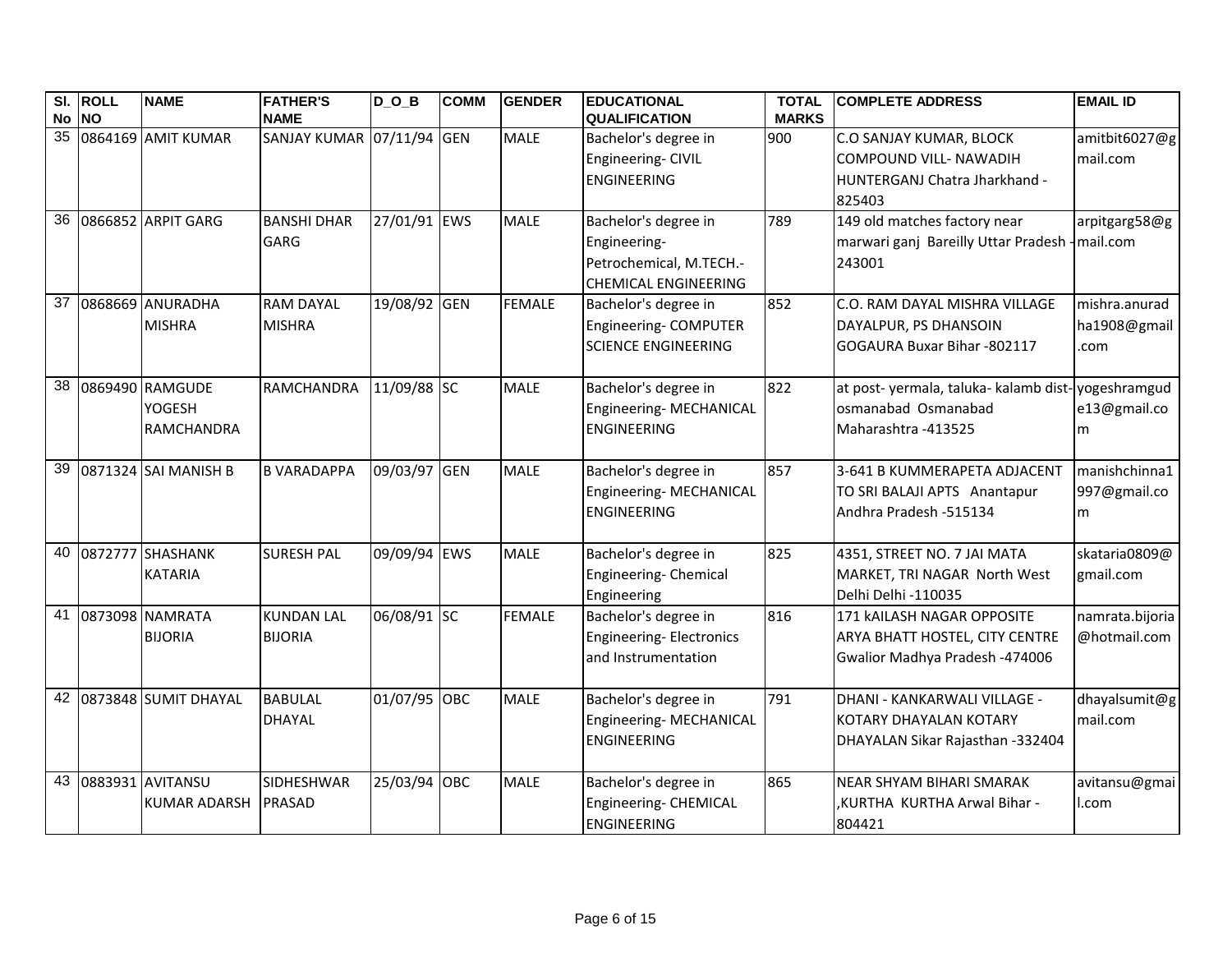|          | SI. ROLL  | <b>NAME</b>                                        | <b>FATHER'S</b>                                   | $D_$ $D_$ $B$ | <b>COMM</b> | <b>GENDER</b> | <b>EDUCATIONAL</b>                                                                                              | <b>TOTAL</b> | <b>ICOMPLETE ADDRESS</b>                                                                                                            | <b>EMAIL ID</b>                       |
|----------|-----------|----------------------------------------------------|---------------------------------------------------|---------------|-------------|---------------|-----------------------------------------------------------------------------------------------------------------|--------------|-------------------------------------------------------------------------------------------------------------------------------------|---------------------------------------|
| No<br>44 | <b>NO</b> |                                                    | <b>NAME</b>                                       |               |             |               | <b>QUALIFICATION</b>                                                                                            | <b>MARKS</b> |                                                                                                                                     |                                       |
|          |           | 0886684 ANKUR RAVI<br><b>GUPTA</b>                 | <b>RAVINDRA</b><br><b>KUMAR GUPTA</b>             | 12/09/91 GEN  |             | <b>MALE</b>   | Bachelor's degree in<br>Engineering- ELECTRONICS<br>AND COMMUNICATION<br><b>ENGINEERING</b>                     | 894          | q no 7-8 navratan colony b.s.f<br>academy tekanpur Gwalior Madhya<br>Pradesh -475005                                                | ankurgupta123<br>91@gmail.com         |
| 45       |           | 1029462 BANOTHU<br><b>BHARATH</b><br><b>KUMAR</b>  | <b>BANOTHU</b><br><b>DASURU</b>                   | 10/08/92 ST   |             | <b>MALE</b>   | Bachelor's degree in<br>Engineering- ELECTRICAL<br>ENGINEERING, M.TECH.-<br>COMMUNICATION<br><b>ENGINEERING</b> | 829          | H.NO. 4-5-58 28 2 PRAGATHI NAGAR bharathkumar.i<br>NEAR DEVI THEATRE JANGAON<br>Warangal Telangana -506167                          | itm@gmail.co<br>m                     |
| 46       |           | 1109791 RAMKRISHNA<br><b>SARAN</b>                 | <b>BHAGIRATH</b><br><b>MAL SARAN</b>              | 25/06/96 OBC  |             | <b>MALE</b>   | Bachelor's degree in<br>Agriculture- ELECTRICAL<br><b>AND ELECTRONICS</b><br><b>ENGINEERING</b>                 | 865          | <b>NEAR VICTORIA INTERNATIONAL</b><br><b>SCHOOL OPPOSITE RELIANCE</b><br>PETROL PUMP, PIPRALI ROAD sikar<br>Sikar Rajasthan -332001 | rksbsn@gmail.<br>com                  |
|          |           | 47 1110711 RAJIV SHARMA                            | <b>ARUN CHAND</b><br><b>SHARMA</b>                | 16/04/88 GEN  |             | <b>MALE</b>   | Bachelor's degree in<br>Engineering-Mechanical<br>Engineering                                                   | 880          | 114, Rathore Nagar near Queens<br>Road Jaipur Rajasthan -302021                                                                     | alokrajsharma<br>@gmail.com           |
| 48       |           | 1114623 ASHISH KUMAR<br><b>MISHRA</b>              | <b>SUSHIL KUMAR</b><br><b>MISHRA</b>              | 03/01/97 GEN  |             | <b>MALE</b>   | Bachelor's degree in<br>Engineering-Mechanical<br>Engineering                                                   | 908          | Co sushil kumar mishra MahBoob<br>khan tola, near old bus stand<br>Purnia (Purnea) Bihar -854301                                    | ashishmishra.1<br>1111@gmail.co<br>m  |
| 49       |           | 1119593 PRAKHAR<br><b>KOTHARI</b>                  | <b>DEVENDRA</b><br><b>KUMAR</b><br><b>KOTHARI</b> | 10/10/92 GEN  |             | <b>MALE</b>   | Bachelor's degree in<br>Engineering- Electrical                                                                 | 904          | Flat 301, Forest View Residency<br>Krishnapuri, model town, jagatpura<br>road malviya nagar Jaipur Rajasthan -<br>302017            | kothariprakhar<br>@gmail.com          |
| 50       |           | 1200399 CHIDAMBARA<br>PRIYA B                      | BALA KRISHNAN 11/05/94 OBC<br>K                   |               |             | <b>FEMALE</b> | Bachelor's degree in<br>Engineering- ELECTRICAL<br><b>AND ELECTRONICS</b><br><b>ENGINEERING</b>                 | 824          | 57 old panchayat office street<br>keelapavoor Tirunelveli Tamil Nadu<br>627806                                                      | chidambarapriy<br>asara@gmail.c<br>om |
| 51       |           | 1215543 BALASUBRAMAN M NAGULSAMY 22/07/94 OBC<br>N |                                                   |               |             | <b>MALE</b>   | Bachelor's degree in<br>Forestry- FORESTRY                                                                      | 867          | 41-42, gandhipuram middle east<br>sengunthapuram sengunthapuram<br>po Karur Tamil Nadu -639002                                      | balanagulsamy<br>@gmail.com           |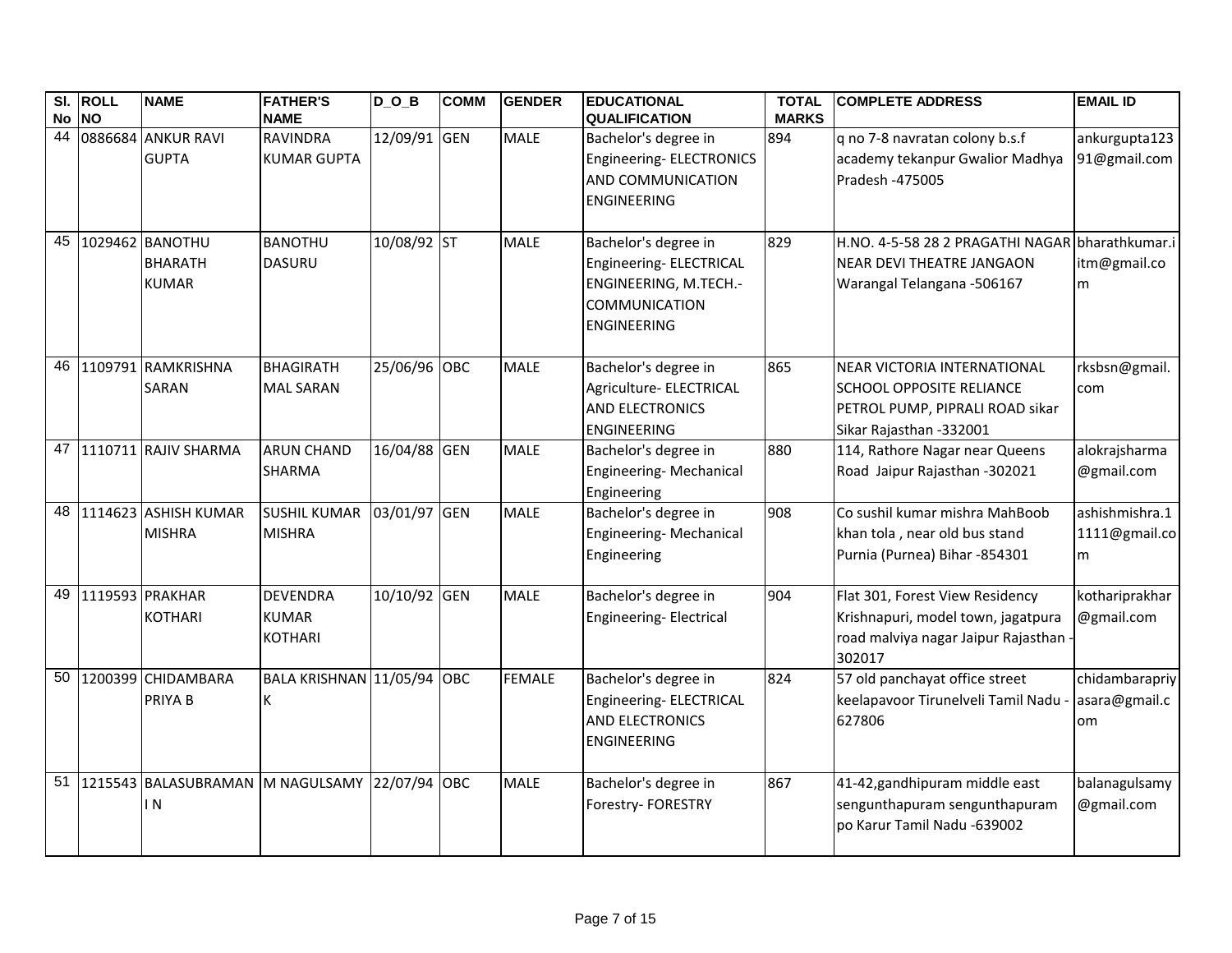|    | SI. ROLL       | <b>NAME</b>                         | <b>FATHER'S</b>                                       | $D_$ $D_$ $B$ | <b>COMM</b> | <b>GENDER</b> | <b>EDUCATIONAL</b>                                                                                                                              | <b>TOTAL</b> | <b>COMPLETE ADDRESS</b>                                                                                            | <b>EMAIL ID</b>                        |
|----|----------------|-------------------------------------|-------------------------------------------------------|---------------|-------------|---------------|-------------------------------------------------------------------------------------------------------------------------------------------------|--------------|--------------------------------------------------------------------------------------------------------------------|----------------------------------------|
|    | No NO          |                                     | <b>NAME</b>                                           |               |             |               | <b>QUALIFICATION</b>                                                                                                                            | <b>MARKS</b> |                                                                                                                    |                                        |
| 52 |                | 1216365 NAGAMANI<br><b>KANNAN J</b> | JAGANATHAN K 10/08/89 OBC                             |               |             | <b>MALE</b>   | Bachelor's degree in<br>Engineering- Production<br>Engineering                                                                                  | 870          | 4-396, senthil nagar, near murugan<br>temple Old perungalathur<br>srinivasanagar Kanchipuram Tamil<br>Nadu -600063 | nagamanikann<br>an31@gmail.co<br>m     |
| 53 |                | 1219009 R VIDYADHAR                 | <b>R RAVI</b>                                         | 03/07/93 OBC  |             | <b>MALE</b>   | Bachelor's degree in<br>Engineering-PRODUCTION<br>ENGINEERING, M.TECH.-<br>INDUSTRIAL ENGINEERING<br><b>AND OPERATIONS</b><br><b>RESEARCH</b>   | 838          | 1-361 B44 Mothers grace, T.N.H.B<br>KAMRAJ NAGAR, OPP TO<br>INDUSTRIAL ESTATE Dharmapuri<br>Tamil Nadu -636705     | rvidhyadar@g<br>mail.com               |
|    |                | 54 1223367 K SRINIVASA<br>SRICHARAN | S KRISHNASAMY 29/03/93 GEN                            |               |             | <b>MALE</b>   | Bachelor's degree in<br><b>Engineering-Electronics</b><br>and Instrumentation<br>Engineering                                                    | 863          | No.25B, 12th main road, Ram nagar<br>south, madipakkam madipakkam<br>Chennai Tamil Nadu -600091                    | rvlsricharan@g<br>mail.com             |
| 55 | 1302395 SHEIKH | HAIDERALI<br>ALLAUDDIN              | <b>ALLAUDDIN</b><br><b>ASBAUDDIN</b><br><b>SHEIKH</b> | 28/03/92 EWS  |             | <b>MALE</b>   | Bachelor's degree with<br>Botany as one of the<br>subject-BOTANY,<br>ZOOLOGY, CHEMISTRY,<br>M.Sc.- ORGANIC<br>CHEMISTRY,<br><b>SPECTROSCOPY</b> | 816          | 1112 MUNGSAJI NAGAR Care of RAJ<br>NURSERY, Village - Iohara<br>YAVATMAL Yavatmal Maharashtra<br>445001            | haideralisheikh<br>2010@gmail.co<br>Im |
| 56 |                | 1306687 HINGE HARSHAD<br>PANDURANG  | <b>HINGE</b><br>PANDURANG<br><b>BABAN</b>             | 02/05/92 OBC  |             | <b>MALE</b>   | Bachelor's degree in<br>Engineering-MECHANICAL<br><b>ENGINEERING</b>                                                                            | 861          | At post- nimone Bosewadi Nimone<br>Pune Maharashtra -412210                                                        | hingeharshad7<br>7@gmail.com           |
| 57 |                | <b>1541058 SUMIT KUMAR</b>          | <b>SHAMBHU</b><br><b>NATH MANDAL</b>                  | 03/08/94 OBC  |             | <b>MALE</b>   | Bachelor's degree in<br>Engineering-Civil<br>Engineering                                                                                        | 870          | Shambhu nath mandal Village narhi<br>Mahadeomath Madhubani Bihar -<br>847108                                       | Sumitkumar.iit<br>g@gmail.com          |
| 58 |                | 1905881 ANJALI BHAVANA P P          | SOUHRUDAN                                             | 24/06/89 OBC  |             | <b>FEMALE</b> | Bachelor's degree in<br>Engineering- COMPUTER<br><b>SCIENCE</b>                                                                                 | 855          | TC V 2003 1 Rose Gardens<br>cheruvaickal sreekaryam p o<br>Thiruvananthapuram Kerala -695017                       | anjalib1989@g<br>mail.com              |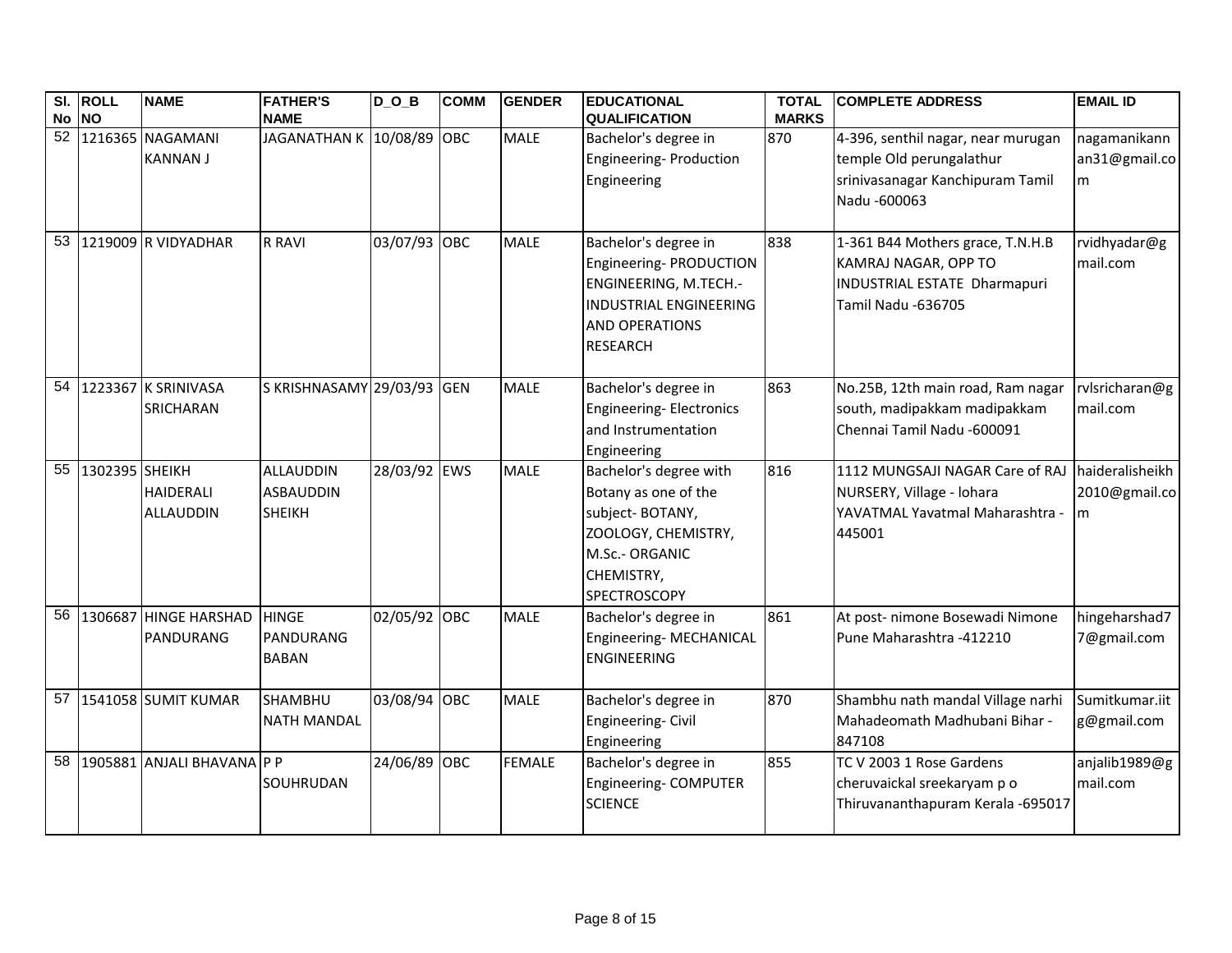|             | SI. ROLL | <b>NAME</b>          | <b>FATHER'S</b>           | $D_0_B$      | <b>COMM</b> | <b>GENDER</b> | <b>EDUCATIONAL</b>          | <b>TOTAL</b> | <b>COMPLETE ADDRESS</b>                          | <b>EMAIL ID</b> |
|-------------|----------|----------------------|---------------------------|--------------|-------------|---------------|-----------------------------|--------------|--------------------------------------------------|-----------------|
| No NO<br>59 |          | 1913868 ARUN A S     | <b>NAME</b>               |              |             |               | <b>QUALIFICATION</b>        | <b>MARKS</b> |                                                  |                 |
|             |          |                      | K AJAYAKUMAR 31/05/90 GEN |              |             | <b>MALE</b>   | Bachelor's degree in        | 886          | pournami, tc 4-164-2 cheshire home arun.ajayan@g |                 |
|             |          |                      |                           |              |             |               | Engineering-ELECTRONICS     |              | lane-d18 kowdiar p o                             | mail.com        |
|             |          |                      |                           |              |             |               | AND COMMUNICATION,          |              | Thiruvananthapuram Kerala -695003                |                 |
|             |          |                      |                           |              |             |               | <b>M.TECH.- ELECTRONICS</b> |              |                                                  |                 |
|             |          |                      |                           |              |             |               | AND COMMUNICATION           |              |                                                  |                 |
| 60          |          | 1913974 MENAGA V     | VENKADACHAL               | 28/03/91 OBC |             | <b>FEMALE</b> | Bachelor's degree in        | 874          | BABY KADu, C. GOPALAPURAM                        | menuvenkadac    |
|             |          |                      | AM <sub>P</sub>           |              |             |               | Engineering-                |              | PIRIVU R.PONNAPURAM POST,                        | halam@gmail.c   |
|             |          |                      |                           |              |             |               | <b>BIOINFROMATICS,</b>      |              | VADAKIPALAYAM ROAD Pollachi                      | om              |
|             |          |                      |                           |              |             |               | CELLULAR BIOLOGY,           |              | Coimbatore Tamil Nadu -642002                    |                 |
|             |          |                      |                           |              |             |               | AGRONOMY, PLANT             |              |                                                  |                 |
|             |          |                      |                           |              |             |               | <b>BREEDING</b>             |              |                                                  |                 |
| 61          |          | 2204755 PAREEKSHIT   | <b>RAJEEV KUMAR</b>       | 24/01/92 OBC |             | <b>MALE</b>   | Bachelor's degree in        | 868          | manav mangal, Dabwali road                       | PSIAAG001@G     |
|             |          |                      |                           |              |             |               | Engineering-ELECTRONICS     |              | sangaria sangaria Hanumangarh                    | MAIL.COM        |
|             |          |                      |                           |              |             |               | AND COMMUNICATION           |              | Rajasthan -335063                                |                 |
|             |          |                      |                           |              |             |               |                             |              |                                                  | shaileshmachra  |
|             |          | 62 2207442 SHAILESH  | <b>SUBHASH</b>            | 26/07/94 OBC |             | <b>MALE</b>   | Bachelor's degree in        | 843          | <b>MACHRA SADAN BEHIND NATURAL</b>               |                 |
|             |          | <b>MACHRA</b>        | <b>MACHRA</b>             |              |             |               | Engineering-Mechanical      |              | MART, NEW GAJNER ROAD bangla                     | @gmail.com      |
|             |          |                      |                           |              |             |               | Engineering                 |              | nagar Bikaner Rajasthan -334004                  |                 |
| 63          |          | 2405882 UNNIKRISHNAN | <b>AMPATTU</b>            | 01/02/94 GEN |             | <b>MALE</b>   | Bachelor's degree in        | 891          | Kuzhikkattu Vadakkathil Ramapuram unni945@gmai   |                 |
|             |          | AK                   | <b>ASHOK KUMAR</b>        |              |             |               | Engineering-Mechanical      |              | keerikkad p o Alappuzha Kerala -                 | I.com           |
|             |          |                      |                           |              |             |               | Engineering                 |              | 690508                                           |                 |
| 64          |          | 2605484 VIPIN VERMA  | <b>SHYAM LAL</b>          | 06/06/96 OBC |             | <b>MALE</b>   | Bachelor's degree with      | 811          | village-rampur post - bara BARA                  | vipinverma267   |
|             |          |                      | <b>VERMA</b>              |              |             |               | Mathematics as one of the   |              | TRIVEDIGANJ Barabanki Uttar                      | @gmail.com      |
|             |          |                      |                           |              |             |               | subject-geology, physics,   |              | Pradesh -225126                                  |                 |
|             |          |                      |                           |              |             |               | mathematics                 |              |                                                  |                 |
| 65          |          | 2606395 SIDDHANT     | <b>CHANDRA</b>            | 25/02/90 GEN |             | <b>MALE</b>   | Bachelor's degree in        | 875          | 206, beverly park apartment 422,                 | siddhant2590    |
|             |          | <b>SHARMA</b>        | <b>MOHAN</b>              |              |             |               | Engineering-MECHANICAL      |              | new hyderabad, lucknow new                       | @gmail.com      |
|             |          |                      | <b>SHARMA</b>             |              |             |               | <b>ENGINEERING</b>          |              | hyderabad, lucknow Lucknow Uttar                 |                 |
|             |          |                      |                           |              |             |               |                             |              | Pradesh - 226007                                 |                 |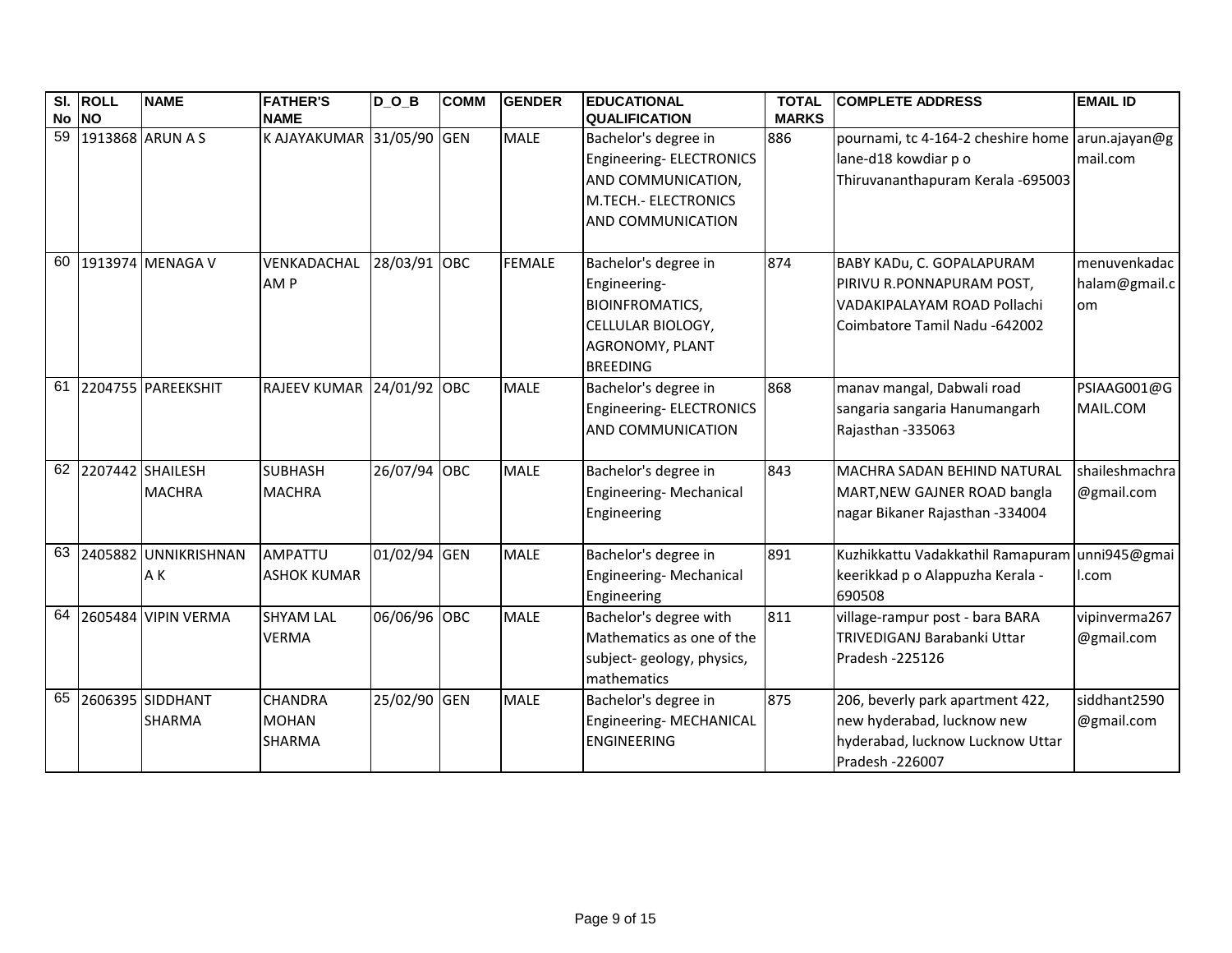|    | SI. ROLL<br>No NO | <b>NAME</b>                             | <b>FATHER'S</b><br><b>NAME</b>     | $D_0_B$      | <b>COMM</b> | <b>GENDER</b> | <b>EDUCATIONAL</b><br><b>QUALIFICATION</b>                                                                                                      | <b>TOTAL</b><br><b>MARKS</b> | <b>COMPLETE ADDRESS</b>                                                                                                                       | <b>EMAIL ID</b>                      |
|----|-------------------|-----------------------------------------|------------------------------------|--------------|-------------|---------------|-------------------------------------------------------------------------------------------------------------------------------------------------|------------------------------|-----------------------------------------------------------------------------------------------------------------------------------------------|--------------------------------------|
| 66 |                   | 2616231 TOSHI MISHRA                    | <b>RAM KRIPAL</b><br><b>MISHRA</b> | 20/10/90 GEN |             | <b>MALE</b>   | Bachelor's degree in<br>Engineering-System<br>Programming , Computer<br>Networking, Cryptography,<br><b>Operating System</b>                    | 831                          | C1-495, SECTOR-G JANKIPURAM<br>JANKIPURAM Lucknow Uttar<br>Pradesh - 226021                                                                   | toshimishra5@<br>gmail.com           |
| 67 |                   | 3406276 PARTH GUPTA                     | <b>SURESH GUPTA</b>                | 04/08/92 GEN |             | <b>MALE</b>   | Bachelor's degree in<br>Engineering-Electronics<br>and communication<br>Engineering                                                             | 873                          | House no. 23, Adarsh Enclave, OPP.<br>SEC. 1, Trikuta nagar Jammu Jammu<br>& Kashmir -180020                                                  | parth.nith@gm<br>ail.com             |
|    |                   | 68 3522943 TARUN KUMAR                  | <b>MOHAN LAL</b>                   | 23/12/89 GEN |             | <b>MALE</b>   | Bachelor's degree in<br>Engineering-Computer<br>Science and Engineering                                                                         | 872                          | so mohan lal mittal house no 115<br>gera street water works road mansa<br>Mansa Punjab -151505                                                | tarunkumarmit<br>tal@gmail.com       |
| 69 |                   | 3542584 SUNIL KUMAR                     | <b>BALE RAM</b><br>PANDEYA         | 26/10/87 GEN |             | <b>MALE</b>   | Bachelor's degree in<br>Engineering- CHEMICAL<br><b>ENGG PPMEB MASS</b><br><b>TRANSFER CRE</b><br><b>THERMODYNAMICS</b><br><b>CHEMICAL TECH</b> | 668                          | house no 2429 vikas nagar mauli<br>jagran mauli jagran Chandigarh<br>Chandigarh -160102                                                       | dcetsunilkumar<br>@gmail.com         |
|    |                   | 70 4107170 RITESH SINGH                 | <b>BISHWANATH</b><br><b>SINGH</b>  | 28/01/96 OBC |             | <b>MALE</b>   | Bachelor's degree in<br>Engineering-Mechanical<br>Engineering                                                                                   | 864                          | <b>BISHWANATH SINGH, ICE FACTORY</b><br>D.S.P roaD Gumla Gumla Jharkhand - @gmail.com<br>835207                                               | riteshsingh660                       |
|    |                   | 71 5000515 SUNIL KUMAR<br><b>ATHURU</b> | <b>SANKAR REDDY</b>                | 26/08/87 OBC |             | <b>MALE</b>   | Bachelor's degree in<br>Engineering-Electronics,<br>Instrumentation                                                                             | 864                          | 5-320 b, Plot No 204, Sri pAada<br>mansions, gayatri nagar EXTENSION,<br>near mahila university M.r.palli,<br>Chittoor Andhra Pradesh -517502 | sunil.athuru@y<br>. lahoo.com        |
| 72 |                   | 5600818 SIVANESH R                      | <b>RAMADHAS S</b>                  | 10/01/90 OBC |             | <b>MALE</b>   | Bachelor's degree in<br>Engineering- CIVIL<br><b>ENGINEERING</b>                                                                                | 823                          | 27 47 krishna villa , gurusamy nagar<br>thaneer pandhal, peelamedu<br>Coimbatore Tamil Nadu -641004                                           | krishna.sivanes<br>h10@gmail.co<br>m |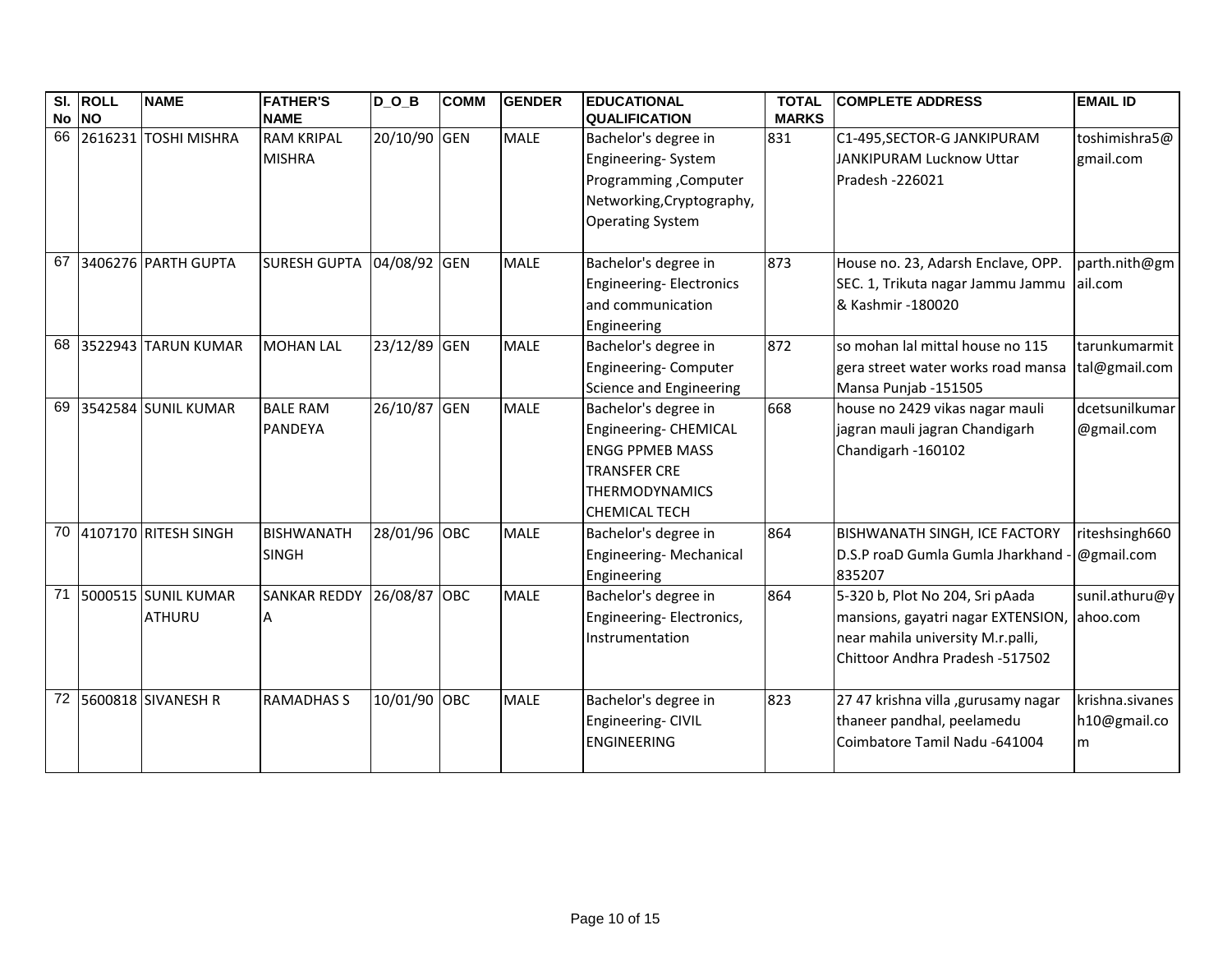|                 | SI. ROLL<br>No NO | <b>NAME</b>                                             | <b>FATHER'S</b><br><b>NAME</b>                    | $D_0_B$      | <b>COMM</b> | <b>GENDER</b> | <b>EDUCATIONAL</b><br><b>QUALIFICATION</b>                                                                         | <b>TOTAL</b><br><b>MARKS</b> | <b>COMPLETE ADDRESS</b>                                                                                                | <b>EMAIL ID</b>                |
|-----------------|-------------------|---------------------------------------------------------|---------------------------------------------------|--------------|-------------|---------------|--------------------------------------------------------------------------------------------------------------------|------------------------------|------------------------------------------------------------------------------------------------------------------------|--------------------------------|
| $\overline{73}$ |                   | 5606124 NARAYANA<br><b>SARMA V S</b>                    | VENKATESWAR<br>A SARMA S                          | 15/02/96 GEN |             | <b>MALE</b>   | Bachelor's degree in<br>Engineering-ELECTRONICS<br>AND COMMUNICATION<br><b>ENGINEERING</b>                         | 884                          | 292H-44A AJANTHA NAGAR<br><b>KANUVAI POST Coimbatore Tamil</b><br>Nadu -641108                                         | narayanacbe@<br>gmail.com      |
| 74              |                   | 5800181 NITESH KUMAR<br><b>MISHRA</b>                   | <b>RAMBILAS</b><br><b>MISHRA</b>                  | 20/11/91 GEN |             | <b>MALE</b>   | Bachelor's degree in<br>Agriculture- AGRICULTURE,<br><b>Others-AGRIBUSINESS</b><br>MANAGEMENT                      | 885                          | DUPLEX NO 4 SIGNATURE ARCADE<br><b>MEGABUILDERS COLONY</b><br>GADAKANA Khordha Odisha -<br>751017                      | niteshmishra44<br>62@gmail.com |
| 75              | 5809811 MAHALE    | <b>BHUSHAN</b><br><b>DINESH</b>                         | <b>MAHALE</b><br><b>DINESH</b><br><b>SAKHARAM</b> | 02/02/90 SC  |             | <b>MALE</b>   | Others- Computer<br>Engineering                                                                                    | 809                          | AT POST HOL tahsil sindkheda Dhule bhushan.2290<br>Maharashtra -425406                                                 | @gmail.com                     |
| 76              |                   | 5812192 ANUJ SHARMA                                     | <b>ASHOK KUMAR</b><br><b>SHARMA</b>               | 12/02/91 GEN |             | <b>MALE</b>   | Bachelor's degree in<br>Engineering- ELECTRICAL<br><b>ENGINEERING</b>                                              | 897                          | F-46 Street no. 10 Brahmpuri North<br>East Delhi Delhi -110053                                                         | anujsharma12<br>@yahoo.co.in   |
| 77              | 5813738 SARTHAK   | <b>SENGAR</b>                                           | <b>ANIL KUMAR</b><br><b>SINGH SENGAR</b>          | 22/09/92 GEN |             | <b>MALE</b>   | Bachelor's degree in<br>Engineering- Pulp and<br>PaperTechnology                                                   | 841                          | co SP Singh JNV road near gama devi sasuke221992<br>mandir Farrukhabad Uttar Pradesh<br>209601                         | @gmail.com                     |
|                 |                   | 78 5917839 GAURAV SINGH                                 | <b>SHRI PRAKASH</b><br><b>SINGH</b>               | 27/03/92 GEN |             | <b>MALE</b>   | Bachelor's degree in<br>Engineering- CIVIL<br>ENGINEERING, M.TECH.-<br><b>TRANSPORTATION</b><br><b>ENGINEERING</b> | 899                          | house no. 274 kalawati kuteer<br>lakshirampur Azamgarh Uttar<br>Pradesh - 276001                                       | gauravsingh57<br>2@gmail.com   |
| 79              |                   | 5918415 ROHIT KUMAR<br><b>NARANG</b>                    | <b>GIRDHARI LAL</b>                               | 30/04/90 EWS |             | <b>MALE</b>   | Bachelor's degree in<br>Engineering- mechanical<br>engineering                                                     | 772                          | 5 subhash chowk, chotti punjabi<br>colony shamli Shamli Uttar Pradesh<br>247776                                        | rohit.narang91<br>@gmail.com   |
| 80              |                   | 6202990 MOHAMMED<br><b>ABDUL RAWOOF</b><br><b>SHAIK</b> | <b>MOHAMMED</b><br><b>IQBAL</b>                   | 15/12/92 GEN |             | <b>MALE</b>   | Others- Civil Engineering,<br>M.Sc.- Transportation<br>Engineering                                                 | 893                          | 40-1-90, KHANNA NAGAR, BENZ<br>CIRCLE, PATAMATALANKA FLAT NO<br>401, 9TH AVENUE APTS Krishna<br>Andhra Pradesh -520010 | abdul.rauf.151<br>2@gmail.com  |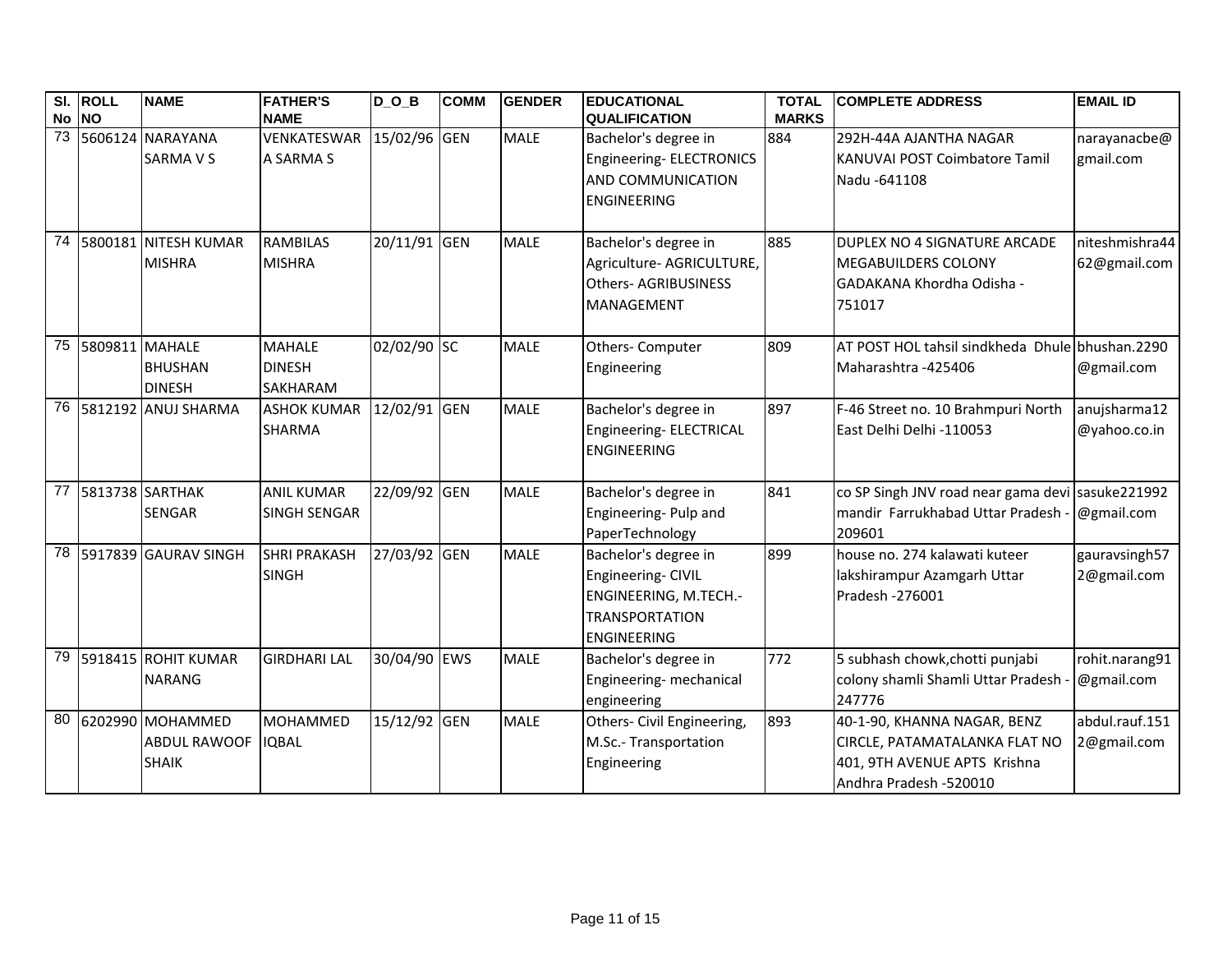|    | SI. ROLL<br>No NO | <b>NAME</b>                            | <b>FATHER'S</b><br><b>NAME</b>                  | $D_0_B$      | <b>COMM</b> | <b>GENDER</b> | <b>EDUCATIONAL</b><br><b>QUALIFICATION</b>                                                                                                                                            | <b>TOTAL</b><br><b>MARKS</b> | <b>COMPLETE ADDRESS</b>                                                                                                       | <b>EMAIL ID</b>                       |
|----|-------------------|----------------------------------------|-------------------------------------------------|--------------|-------------|---------------|---------------------------------------------------------------------------------------------------------------------------------------------------------------------------------------|------------------------------|-------------------------------------------------------------------------------------------------------------------------------|---------------------------------------|
| 81 |                   | 6206775 JUVVANAPUDI<br><b>MAHESH</b>   | <b>JUVVANAPUDI</b><br><b>ANJAIAH</b>            | 18/12/90 SC  |             | <b>MALE</b>   | Others- ELECTRICAL,<br>M.TECH.-<br><b>INSTRUMENTATION</b>                                                                                                                             | 809                          | house no -17-14-4, film godown<br>street POORNANDAMPET, NEAR<br>COMMUNITY HALL VIJAYAWADA-3<br>Krishna Andhra Pradesh -520083 | mahesh.iitkhar<br>agpur@gmail.c<br>om |
| 82 |                   | 6300461 VEDANG SINGH<br><b>CHAUHAN</b> | <b>DEEPAK SINGH</b><br><b>CHAUHAN</b>           | 21/08/87 EWS |             | <b>MALE</b>   | Bachelor's degree in<br>Engineering-<br>METALLURGICAL<br><b>ENGINEERING AND</b><br>MATERIALS SCIENCE,<br>M.TECH.- METALLURGICAL<br><b>ENGINEERING AND</b><br><b>MATERIALS SCIENCE</b> | 780                          | behind labour court mari mata<br>mohalla railway station Gwalior<br>Madhya Pradesh -474002                                    | vedangvedang<br>@gmail.com            |
|    | 83 6300802 MAYUR  | <b>KHANDELWAL</b>                      | <b>MOHAN LAL</b><br>KHANDELWAL                  | 23/11/95 GEN |             | <b>MALE</b>   | Bachelor's degree in<br>Engineering- CIVIL<br><b>ENGINEERING</b>                                                                                                                      | 877                          | B-17, MALVIYA NAGAR ALWAR,<br>RAJASTHAN Alwar Rajasthan -<br>301002                                                           | mayur.kkhande<br>lwal@gmail.co<br>m   |
| 84 |                   | 6307824 AKASH PURI<br><b>GOSWAMI</b>   | CHANDRA<br><b>SHEKHAR PURI</b>                  | 05/02/92 OBC |             | <b>MALE</b>   | Bachelor's degree in<br>Engineering- CHEMICAL<br><b>ENGINEERING</b>                                                                                                                   | 846                          | vpo parichchha tehsil pohari<br>Shivpuri Madhya Pradesh -473775                                                               | ap.goswami.ch<br>e10@itbhu.ac.i       |
| 85 |                   | 6315828 PRASHANT<br><b>MESHRAM</b>     | <b>GANESH</b><br><b>KUMAR</b><br><b>MESHRAM</b> | 11/05/87 SC  |             | <b>MALE</b>   | Bachelor's degree in<br>Engineering- CHEMICAL<br><b>ENGINEERING, Others-</b><br><b>BRAND MANAGEMENT,</b><br>STRATEGY MANAGEMENT,<br><b>CONSUMER BEHAVIOUR</b>                         | 801                          | ANAND MARG, W.NO.32,<br>NARMADA NAGAR BALAGHAT<br>Balaghat Madhya Pradesh -481001                                             | prashantmeshr<br>am22@yahoo.<br>com   |
|    |                   | 86 6318301 CHIRAG JAIN                 | <b>DHARMENDRA</b><br><b>JAIN</b>                | 23/09/94 GEN |             | <b>MALE</b>   | Bachelor's degree in<br>Engineering-MECHANICAL<br><b>ENGINEERING</b>                                                                                                                  | 893                          | HAKIM JI KA KATRA, GOVERDHAN<br>MODE Deeg Bharatpur Rajasthan -<br>321203                                                     | chirag.jain2309<br>94@gmail.com       |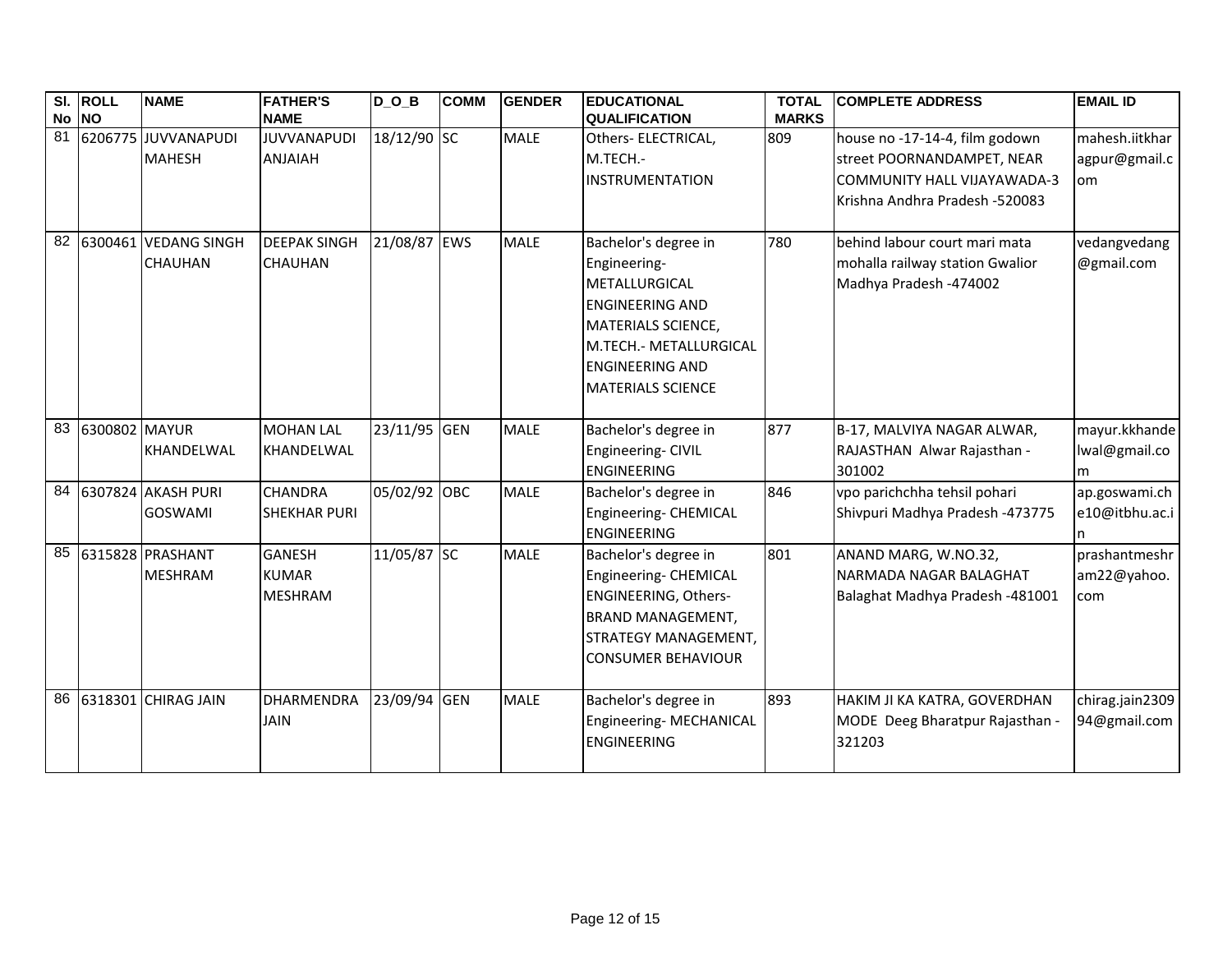|    | SI. ROLL<br>No NO | <b>NAME</b>                      | <b>FATHER'S</b><br><b>NAME</b>           | $D_$ $D_$ $B$ | <b>COMM</b> | <b>GENDER</b> | <b>EDUCATIONAL</b><br><b>QUALIFICATION</b>                                                                                                        | <b>TOTAL</b><br><b>MARKS</b> | <b>COMPLETE ADDRESS</b>                                                                               | <b>EMAIL ID</b>                          |
|----|-------------------|----------------------------------|------------------------------------------|---------------|-------------|---------------|---------------------------------------------------------------------------------------------------------------------------------------------------|------------------------------|-------------------------------------------------------------------------------------------------------|------------------------------------------|
| 87 |                   | 6319110 SANJAM SINGH             | KULDEEP SINGH 14/04/91 GEN               |               |             | <b>MALE</b>   | Bachelor's degree with<br>Animal Husbandry &<br>Veterinary Science as one<br>of the subject- Animal<br><b>Husbandry and Veterinary</b><br>Science | 891                          | HOUSE NUMBER B-73, RAJGADH<br><b>ESTATE VILLAGE BIRmI dakha</b><br>Ludhiana Punjab -141102            | SANGRALSANJ<br>AM@GMAIL.C<br><b>OM</b>   |
| 88 |                   | 6319469 MOHIT TANEJA             | <b>GULSHAN</b><br><b>KUMAR TANEJA</b>    | 25/10/89 GEN  |             | <b>MALE</b>   | Bachelor's degree in<br>Engineering- MECHANICAL<br><b>ENGINEERING</b>                                                                             | 845                          | WARD NO. 11, NEAR P.N.B.,<br><b>BARWALA BARWALA Hisar Haryana</b><br>125121                           | MOHITTANEJA<br>2510@GMAIL.<br><b>COM</b> |
| 89 |                   | 6408074 NITISH KUMAR             | SHYAM<br><b>CHANDRA</b><br><b>BHAGAT</b> | 14/04/95 OBC  |             | <b>MALE</b>   | <b>Others- ELECTRICAL</b><br><b>ENGINEERING</b>                                                                                                   | 835                          | Flat no-203, BLOCK-B, saryug tower<br>bahadurpur housing colony<br>Bhootnathroad Patna Bihar-800026 m | nitishbhagat14<br>419@gmail.co           |
| 90 |                   | 6409180 RAVINDER<br><b>KUMAR</b> | <b>JAI BHAGWAN</b><br><b>KATARIA</b>     | 11/10/90 SC   |             | <b>MALE</b>   | Bachelor's degree in<br>Engineering-chemical<br>engineering                                                                                       | 771                          | 1065A BY 21 STREET NO. 2, PREM<br>NAGAR HAFFED ROAD rohtak<br>Rohtak Haryana -124001                  | ravinderk1110<br>@gmail.com              |
| 91 | 6410049 RAMESH    |                                  | YAMANAPPA<br><b>GUMAGERI</b>             | 30/07/91 ST   |             | <b>MALE</b>   | Bachelor's degree in<br>Engineering-MECHANICAL<br>ENGINEERING, M.TECH.-<br><b>MATERIALS ENGINEERING</b>                                           | 799                          | 116, ward 3 kandakur Koppal<br>Karnataka -583277                                                      | ramesh.gumag<br>eri8@gmail.co<br>m       |
|    |                   | 92 6410506 RAJAN NAGPAL          | LAXMAN<br><b>NAGPAL</b>                  | 23/05/94 GEN  |             | <b>MALE</b>   | Bachelor's degree in<br>Engineering-Textile<br>Technology                                                                                         | 829                          | 2C-142 N.I.T. Faridabad Haryana -<br>121001                                                           | rajanngpl1@g<br>mail.com                 |
| 93 | 6411196 BADE      | VIVEKANAND<br><b>MANIKRAO</b>    | <b>MANIKRAO</b>                          | 01/12/90 OBC  |             | <b>MALE</b>   | Bachelor's degree in<br>Engineering-OPTICAL<br>FIBRE COMMUNICATION,<br>TV ENGINEERING, MOBILE<br><b>COMMUNICATION</b>                             | 844                          | bade niwas, bhagya nagar,<br>ahmedpur ahmedpur Latur<br>Maharashtra - 413515                          | vivekbade05@<br>gmail.com                |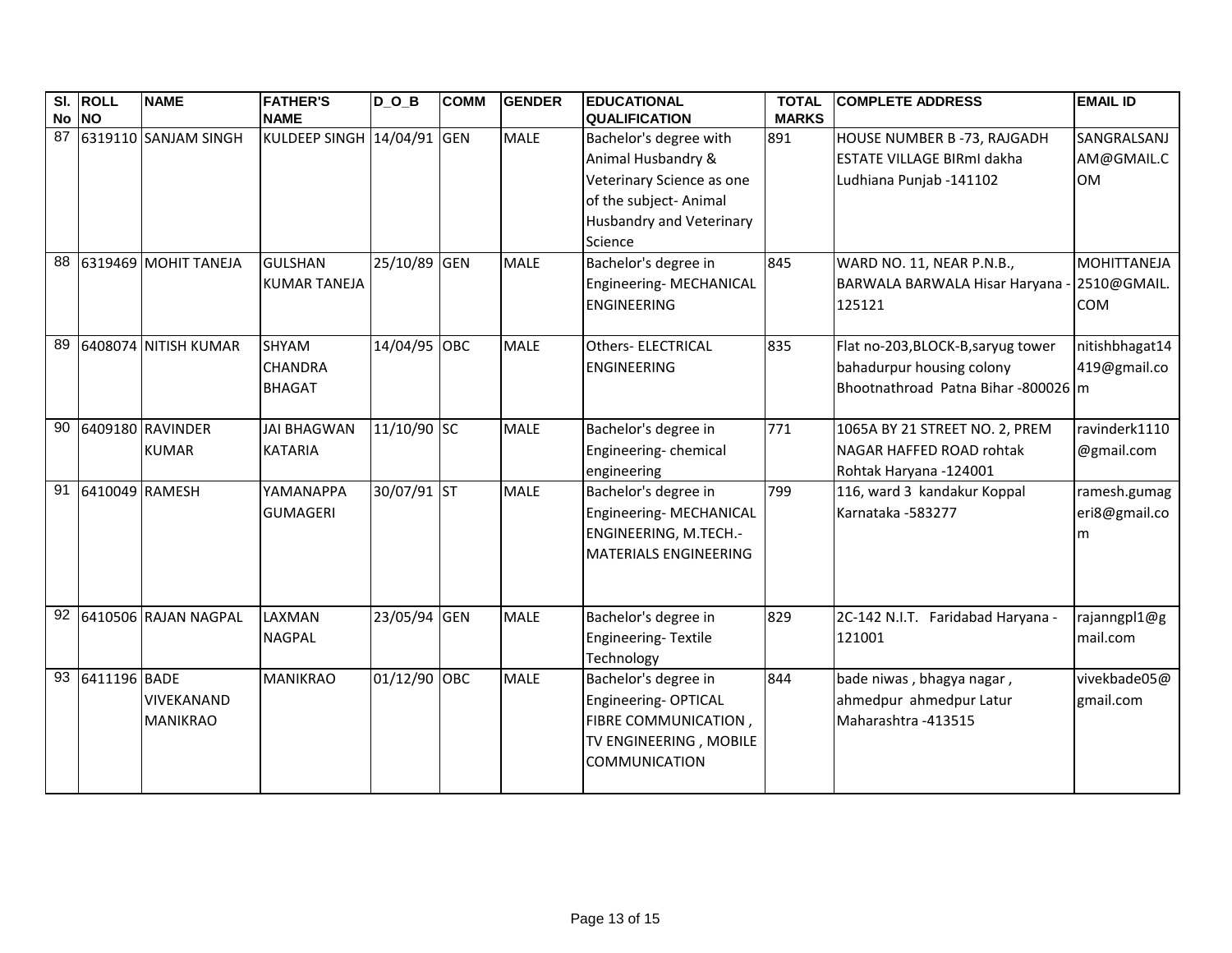|    | SI. ROLL  | <b>NAME</b>                                            | <b>FATHER'S</b>                                      | $D_0_B$      | <b>COMM</b> | <b>GENDER</b> | <b>EDUCATIONAL</b>                                                                                                                       | <b>TOTAL</b> | <b>COMPLETE ADDRESS</b>                                                                                            | <b>EMAIL ID</b>                     |
|----|-----------|--------------------------------------------------------|------------------------------------------------------|--------------|-------------|---------------|------------------------------------------------------------------------------------------------------------------------------------------|--------------|--------------------------------------------------------------------------------------------------------------------|-------------------------------------|
| No | <b>NO</b> |                                                        | <b>NAME</b>                                          |              |             |               | <b>QUALIFICATION</b>                                                                                                                     | <b>MARKS</b> |                                                                                                                    |                                     |
| 94 |           | 6411412 NITISH KUMAR                                   | <b>RAM PUJAN</b><br>PRASAD SINGH                     | 09/09/91 OBC |             | <b>MALE</b>   | Bachelor's degree in<br>Engineering- ELECTRICAL<br><b>AND ELECTRONICS</b><br><b>ENGINEERING</b>                                          | 847          | SO- RAM PUJAN PRASAD SINGH,<br>VILLAGE- BISUNPURA PS- JAMO<br>BAZAR, BARHARIA JOGAPUR KOTHI<br>Siwan Bihar -841413 | nitishkumar.nit<br>k@gmail.com      |
| 95 |           | 6412666 BORHADE<br><b>AJINKYA</b><br><b>MACHHINDRA</b> | <b>MACHHINDRA</b><br>LAXMAN<br><b>BORHADE</b>        | 25/11/92 OBC |             | <b>MALE</b>   | Bachelor's degree in<br>Engineering-MECHANICAL<br><b>ENGINEERING</b>                                                                     | 834          | At post - shillegaon tehsil - gangapur borhadeajinkya<br>shillegaon Aurangabad Maharashtra 125@gmail.com<br>423702 |                                     |
| 96 |           | 6500302 CHAVAN SUHAS<br><b>MADHUKAR</b>                | CHAVAN<br><b>MADHUKAR</b>                            | 28/10/90 EWS |             | <b>MALE</b>   | Bachelor's degree in<br>Engineering-Electronics<br>and Telecommunication,<br>M.TECH.-<br>Telecommunication<br><b>Systems Engineering</b> | 832          | yashoda niwas Madhali Galli,<br>Kandgaon kandgaon Kolhapur<br>Maharashtra -416001                                  | suhas2810@ya<br>hoo.com             |
| 97 |           | 6603977 SURVE NIRANJAN<br><b>RAJENDRA</b>              | <b>SURVE</b><br><b>RAJENDRA</b><br><b>KRISHNARAO</b> | 11/08/88 GEN |             | <b>MALE</b>   | Bachelor's degree in<br>Engineering- MECHANICAL<br><b>ENGINEERING</b>                                                                    | 904          | 303, bldg no.5, neelkanth vishwa-2,<br>usarli khurd, panvel panvel Raigad<br>Maharashtra -410221                   | niranjan.surve<br>@gmail.com        |
| 98 |           | 6605259 BHANDARE<br><b>PRADIP BABASO</b>               | <b>BABASO</b><br>GANGARAM<br><b>BHANDARE</b>         | 26/07/93 SC  |             | <b>MALE</b>   | Bachelor's degree in<br>Engineering-ELECTRONICS                                                                                          | 784          | at post narwad taluka miraj district<br>sangli Sangli Maharashtra -416409                                          | pradipbhandar<br>e007@gmail.co<br>m |
| 99 |           | 6608165 KAMBALE<br><b>MADHAV SATISH</b>                | <b>SATISH</b>                                        | 14/06/94 SC  |             | <b>MALE</b>   | Bachelor's degree in<br>Engineering- METALLURGY                                                                                          | 794          | AtPo- sakharwadi tal- phaltan Satara madhavskambl<br>Maharashtra - 415522                                          | e14@gmail.co<br>m                   |
|    |           | 100 6611347 WAGH PAVAN<br>SHALIGRAM                    | SHALIGRAM<br><b>WAGH</b>                             | 05/08/93 OBC |             | <b>MALE</b>   | Bachelor's degree in<br>Engineering- Soil Water<br>Conservation, Farm<br>Power, Irrigation and<br>Drainage                               | 875          | at.pimpalgaon devi pimpalgaon devi pawanwaghpd<br>Buldhana Maharashtra -443101                                     | evi@gmail.com                       |
|    |           | 101 6618781 PATIL TEJAS<br><b>VISHNU</b>               | PATIL VISHNU<br><b>NIMBA</b>                         | 17/11/96 GEN |             | <b>MALE</b>   | Bachelor's degree in<br>Engineering- MECHANICAL<br><b>ENGINEERING</b>                                                                    | 866          | plot no. 66, kazi nagar near nimzari<br>naka shirpur Dhule Maharashtra -<br>425405                                 | tejasvpatil17@<br>gmail.com         |